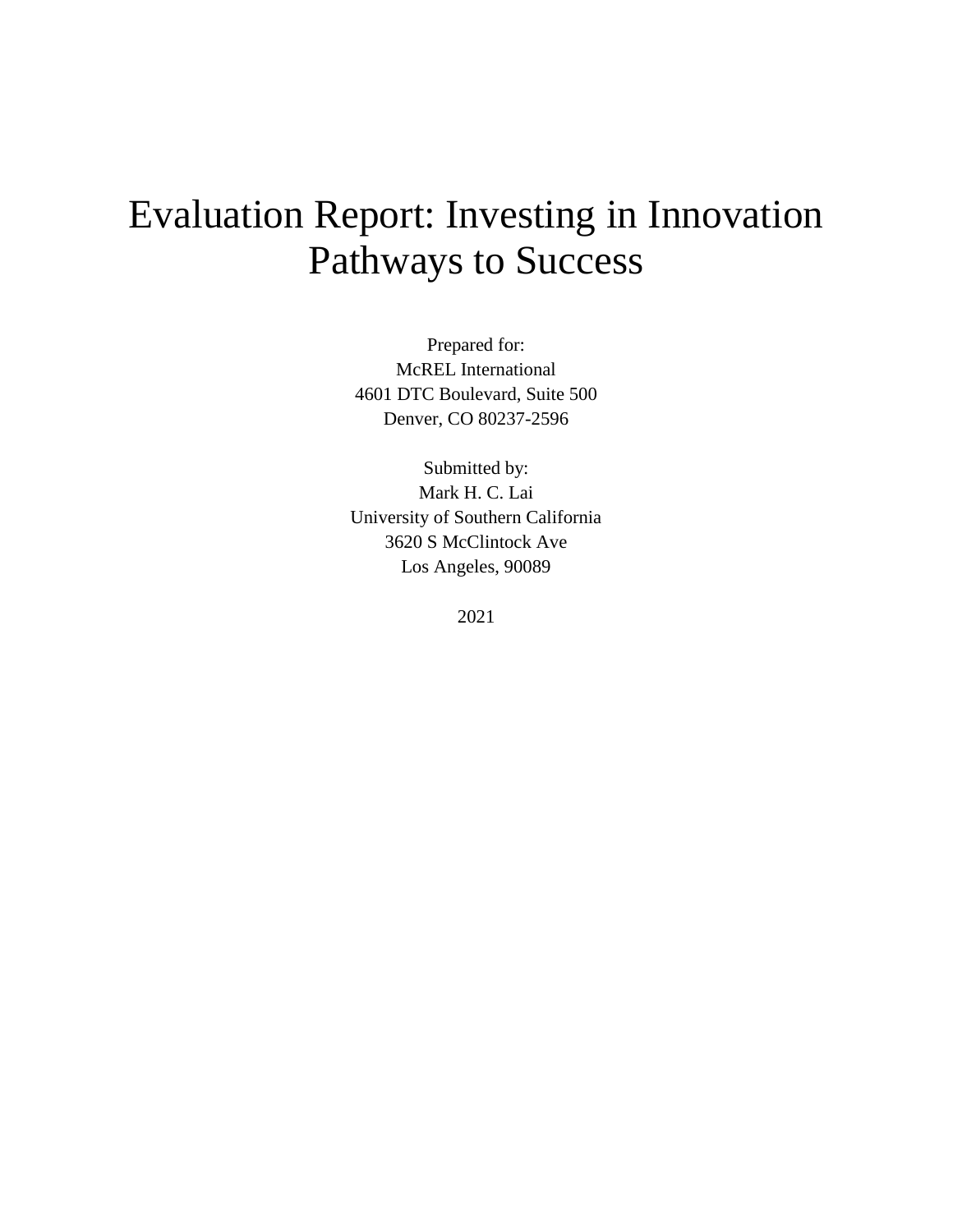# Table of Contents

| Overview of the IBM Journey Program                        | $\mathbf{1}$ |
|------------------------------------------------------------|--------------|
| <b>Digital Pathways</b>                                    | 1            |
| Planned Implementation                                     | 1            |
| <b>Control Condition</b>                                   | 6            |
| Participants and Settings                                  | 7            |
| <b>Study Design</b>                                        | 8            |
| Random Assignment                                          | 8            |
| <b>Measures</b>                                            | 10           |
| <b>Overall Achievement</b>                                 | 10           |
| Cumulative grade point average (GPA)                       | 10           |
| English Language Achievement (ELA) and Math Achievement    | 10           |
| <b>Student-Reported School Engagement</b>                  | 10           |
| Interpretation of Experienced Difficulties                 | 10           |
| Difficulty-as-impossibility                                | 10           |
| Difficulty-as-importance                                   | 11           |
| <b>Academic Possible Selves</b>                            | 11           |
| <b>Experienced Closeness and Connection to Future Self</b> | 11           |
| <b>Teacher-Reported Student Engagement</b>                 | 12           |
| Initiative-taking                                          | 12           |
| <b>Disruptive Behaviors</b>                                | 12           |
| Analytic Approach                                          | 13           |
| <b>Baseline Equivalence</b>                                | 13           |
| <b>Statistical Model</b>                                   | 13           |
| Results                                                    | 15           |
| Impact                                                     | 15           |
| Attrition                                                  | 16           |
| <b>Baseline Equivalence</b>                                | 18           |
| Intermediate outcomes                                      | 18           |
| Long-term outcomes                                         | 18           |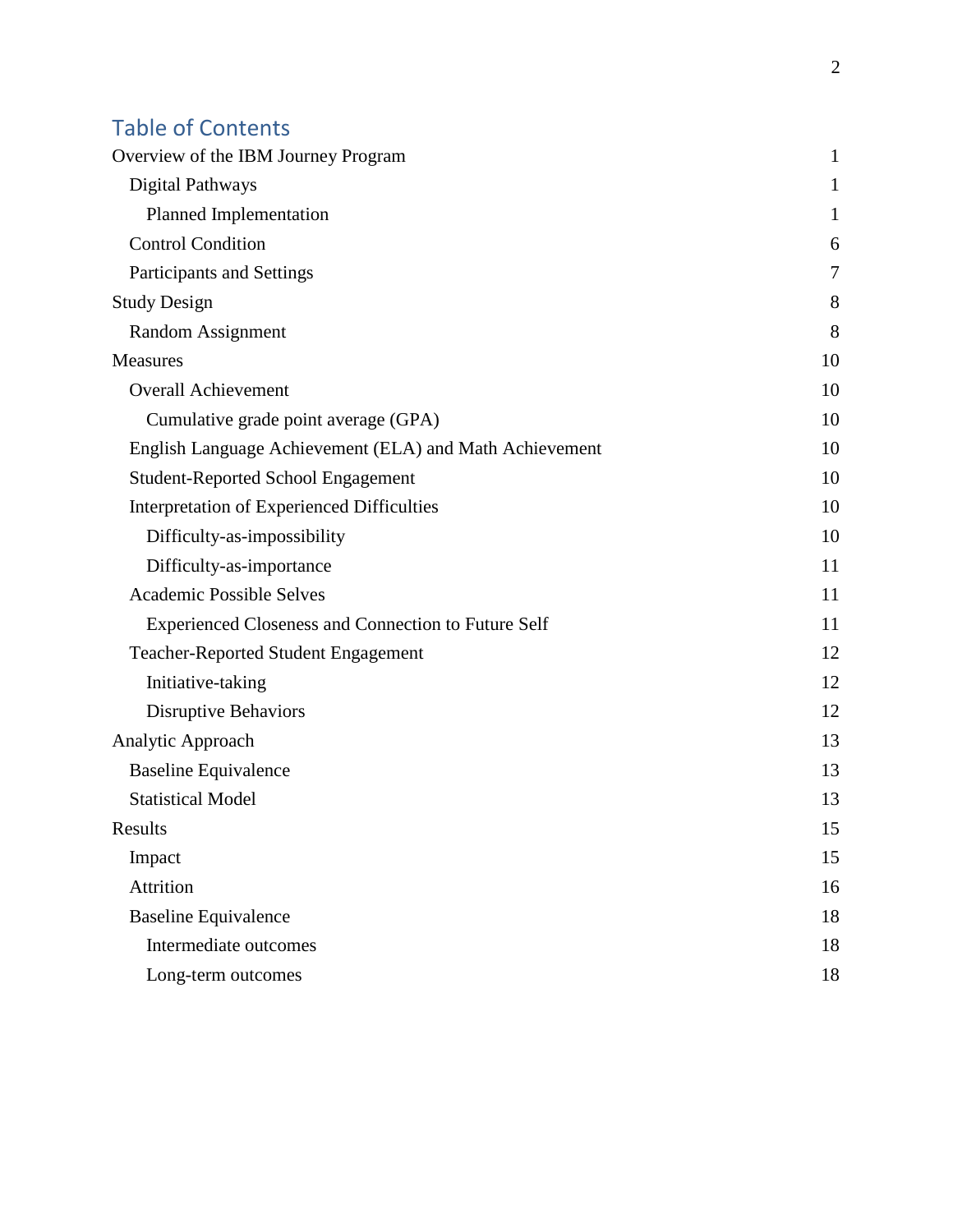# <span id="page-2-0"></span>Overview of the IBM Journey Program

*IBM Journey* is a development grant funded by the U.S. Department of Education's Investing in Innovation (i3) Fund (Award Number U411C150011). Oyserman and the USC team used this funding to translate the identity-based motivation (IBM) in vivo program, *Pathways to Success (Pathways)*, into a digital platform to deliver IBM to middle and high school students. To create this translation, Oyserman and the USC team took the 12 half-hour sessions of *Pathways* and translated them into 12 15-minute digital platform activities. Just as the in vivo *Pathways*, the digital Pathways program was planned as a twice-weekly intervention to take place over the first six to eight weeks of the academic school year (though as detailed below, this plan was not attained). The goal of the *Pathways* program is to improve academic outcomes by changing the three elements of identity-based motivation. These elements are operationalized in *Pathways* as having school-focused possible identities with strategies to attain them, experiencing one's adult future as close and connected to the present, and productive interpretations of experienced difficulty. The specific non-cognitive factors targeted by the *Pathways* program are feelings of connection to the future, strategies for action, and productive interpretation of experienced difficulty. Improvements in these non-cognitive factors are expected to lead to improvements in students' school engagement (teacher report) and academic outcomes (school report).

### <span id="page-2-1"></span>Digital Pathways

The initial months of grant activity (May 2016 until August 2017) focused on the development of digital *Pathways*, Daphna Oyserman, and the USC team working with a software development team led this effort. Oyserman translated the in vivo activities and core take-home points to digital activities. She devised a way to activate social norms and to promote active engagement ("saying is believing"). A logic model is shown in Figure 1.

#### <span id="page-2-2"></span>Planned Implementation

To attain proper dosage, participating schools and teachers were asked to allow students to engage with the digital platform individually in their classrooms twice a week for six consecutive weeks in the fall semester of 2017. Students mostly engaged in the digital learning experience in their science classes, but because principals could choose the class period in which implementation would take place, a small proportion of students engaged in the experience in their language arts classes. Prior to implementation, students were to complete a baseline survey. Students were instructed either to complete engagement in six weeks (twice each week) or in seven weeks (one session in week 1, two sessions each in weeks 2, 3, 4, 5, and 6, and one session in week 7). Teachers who engaged with the digital platform for either six or seven weeks were considered to be in compliance with our expectations for implementation. Teachers were asked to allow their students to make up any missed sessions as soon as possible.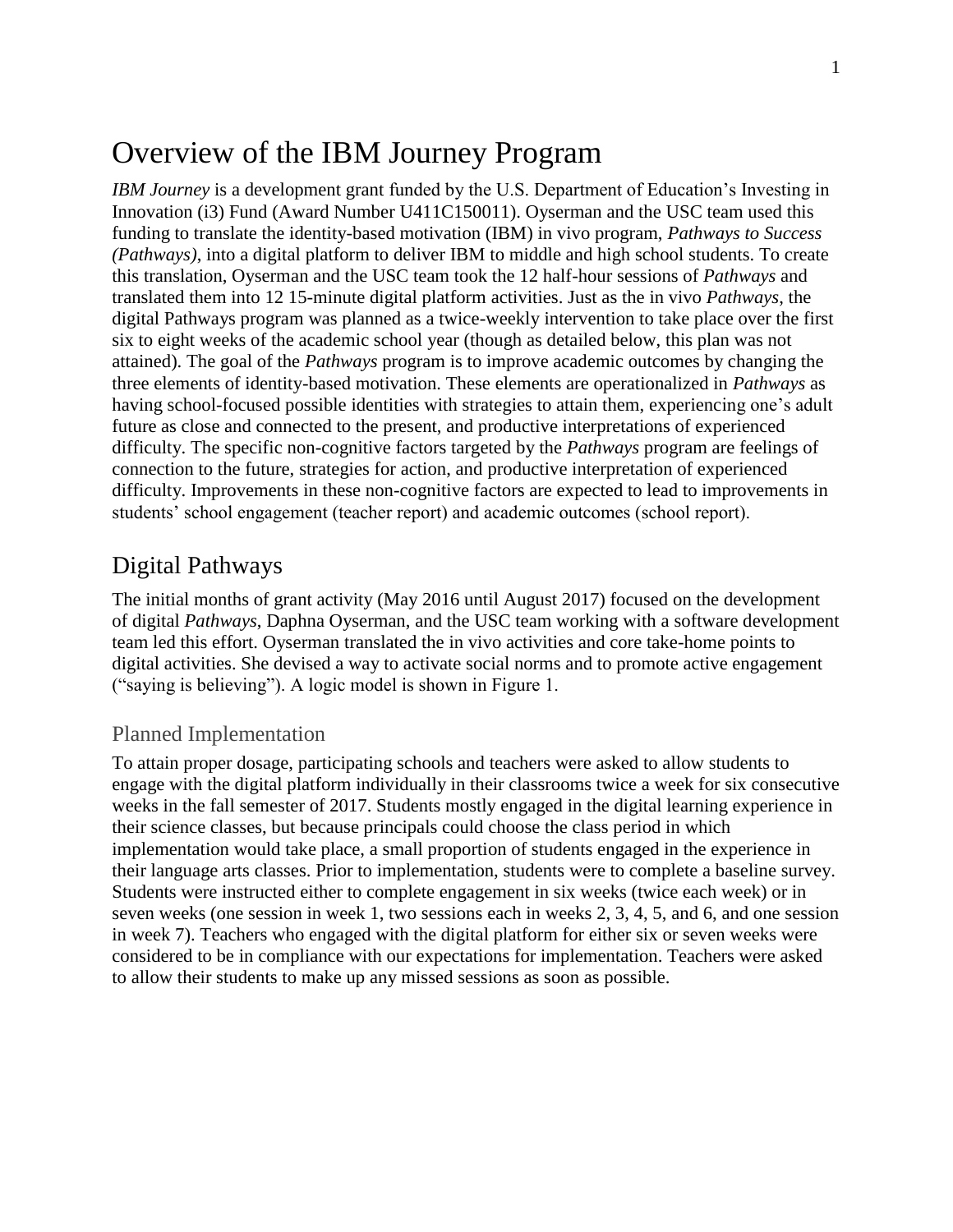

#### Figure 1: Logic Model of Identity-Based Motivational Journey to Academic Success

Dosage was operationalized at the classroom level by teachers who a) provided class time for 12 sessions in one semester and b) implemented games over 6 consecutive weeks, 2 times per week, to complete all 12 modules. The registered fidelity matrix can be found in Table 1. Table 2 provides a summary of the actual dosage scored using the What Works Clearinghouse coding scheme. As can be seen in Table 2, with regard to classroom-level dosage, only 2.7% of classrooms met both dosage requirements: 63.5% of classrooms provided class time for 12 sessions during the fall semester. Based on the login data only 2.7% of teachers followed the implementation schedule, implying that the treatment was not delivered as intended.

The a priori operationalization of dosage at the student level focused on session completion. Full dosage would include a) completion of all 12 sessions in the fall semester whether in the treatment or control group and b) in the treatment condition, that students shared or clicked on at least one trailblazer during each of the 12 sessions. In addition, because for the in vivo Pathways, anyone receiving at least half of Pathways topic sessions was considered to have received a sufficient treatment dosage, we also looked at theoretically sufficient dosage fidelity as students having a) completed the first seven sessions in the fall semester and b) shared or clicked on at least one trailblazer during each of the seven sessions. However, teachers did not necessarily know if students had completed a session, so we also calculated the percentages by the number of sessions students attempted. Table 3 provides a summary of session completion for the treatment group, 31.7% of students completed all 12 sessions and 52.3% completed at least the first 7 sessions.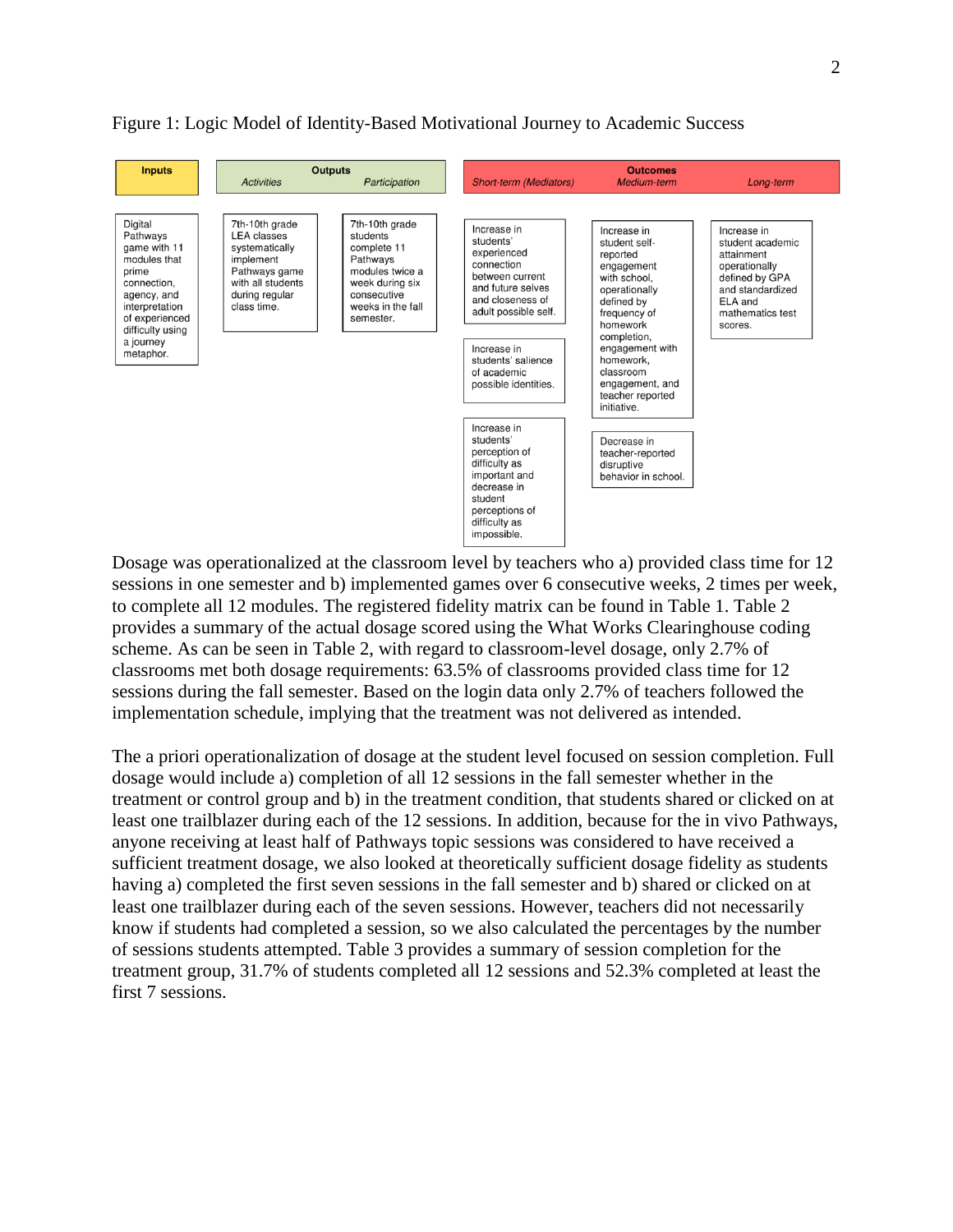|                                                                                                 | <b>Identity-Based Motivational Journey</b>                                                                           |                                                           |                                                                                                              |                                                       |                                                                                                                                                                                                                                 |                                                                      |                                                                                                                                                                                                  |                                                                             |                                                              |                                                        |
|-------------------------------------------------------------------------------------------------|----------------------------------------------------------------------------------------------------------------------|-----------------------------------------------------------|--------------------------------------------------------------------------------------------------------------|-------------------------------------------------------|---------------------------------------------------------------------------------------------------------------------------------------------------------------------------------------------------------------------------------|----------------------------------------------------------------------|--------------------------------------------------------------------------------------------------------------------------------------------------------------------------------------------------|-----------------------------------------------------------------------------|--------------------------------------------------------------|--------------------------------------------------------|
| <b>Indicators</b>                                                                               | <b>Definition</b>                                                                                                    | Unit of<br>implem-<br>entation                            | <b>Data</b><br>Source(s)                                                                                     | <b>Data</b><br><b>Collection</b><br>(who,<br>when)    | <b>Score for levels</b><br>οf<br>implementation<br>at unit level                                                                                                                                                                | <b>Threshold for</b><br>adequate<br>implementatio<br>n at unit level | Roll-up to<br>program level                                                                                                                                                                      | <b>Threshold for</b><br>adequate<br>implementatio<br>n at sample<br>level)  | <b>Expected</b><br>sample for<br>fidelity<br>measure         | <b>Expected</b><br>years of<br>fidelity<br>measurement |
|                                                                                                 |                                                                                                                      | Key Component 1:School Implementation of IBM Journey Game |                                                                                                              |                                                       |                                                                                                                                                                                                                                 |                                                                      |                                                                                                                                                                                                  |                                                                             |                                                              |                                                        |
| School<br>delivers<br>Pathways<br>game to<br>students<br>during<br>regular class<br>time        | Teacher<br>provides class<br>time for<br>students to<br>complete all<br>12 modules in<br>fall semester               | Class                                                     | Digital<br>platform<br>data/computer<br>logs<br>(specifically,<br>date, time, and<br># modules<br>completed) | Extracted<br>from digital<br>platform by<br>evaluator | $0 = Teacher$<br>provides time for<br>students to<br>complete fewer<br>than 12 modules<br>in one semester<br>$1 = Teacher$<br>provides<br>classroom time<br>for students to<br>complete all 12<br>modules in one<br>semester    | Adequate<br>implementation<br>at teacher level<br>$=$ score of "1"   | $0 =$ less than<br>50% of<br>teachers<br>receive a<br>score of "1"<br>$1 = 51 - 85%$ of<br>teachers<br>receive a<br>score of "1"<br>$2 = 86 - 100\%$<br>of teachers<br>receive a<br>score of "1" |                                                                             | All teachers<br>assigned to<br>implement<br>Pathways<br>qame | 2017-2018                                              |
| Pathways<br>game<br>implemented<br>in twice-<br>weekly<br>sessions in 6<br>consecutive<br>weeks | Teacher<br>implements<br>games over 6<br>consecutive<br>weeks, 2 times<br>per week, to<br>complete all<br>12 modules | Class                                                     | Digital<br>platform data/<br>computer logs<br>(specifically,<br>date collected<br>from student<br>login)     | Extracted<br>from digital<br>platform by<br>evaluator | 0= Teacher does<br>not provide class<br>time for students<br>to complete<br>modules in 6<br>consecutive<br>weeks<br>$1 = Teacher$<br>provides class<br>time for students<br>to complete<br>modules in 6<br>consecutive<br>weeks | Adequate<br>implementation<br>at teacher level<br>$=$ score of "1"   | $0 =$ less than<br>50% of<br>teachers<br>receive a<br>score of "1"<br>$1 = 51 - 85%$ of<br>teachers<br>receive a<br>score of "1"<br>$2 = 86 - 100\%$<br>of teachers<br>receive a<br>score of "1" |                                                                             | All teachers<br>assigned to<br>implement<br>Pathways<br>game | 2017-2018                                              |
| <b>Both</b><br>indicators                                                                       |                                                                                                                      | class                                                     | Digital<br>platform data<br>(specifically,<br>date, time, and                                                | Extracted<br>from digital<br>platform by<br>evaluator |                                                                                                                                                                                                                                 |                                                                      | Range for<br>component<br>score = $0 - 4$                                                                                                                                                        | Fidelity of<br>implementation<br>at program<br>$level = at least$<br>86% of | All teachers<br>assigned to<br>implement<br>Pathways<br>game | 2017-2018                                              |

# Table 1. Registered Fidelity Matrix for Implementation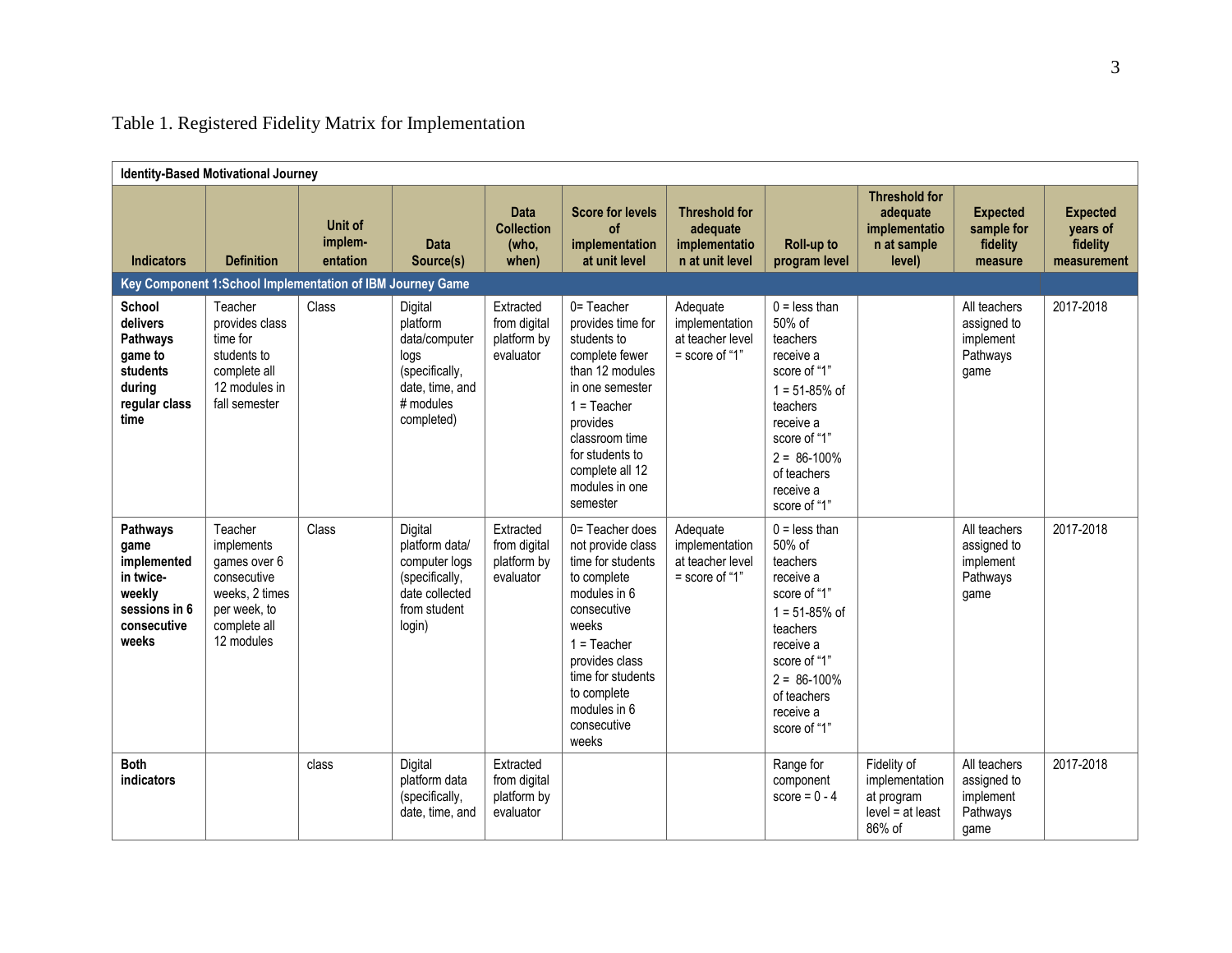|                                                                           | <b>Identity-Based Motivational Journey</b>                             |         |                         |                                                       |                                                                                                                                                                            |                                                                          |                                                                                                                                                                                                  |                                                                                                                                                                                                                                                           |                                                   |           |
|---------------------------------------------------------------------------|------------------------------------------------------------------------|---------|-------------------------|-------------------------------------------------------|----------------------------------------------------------------------------------------------------------------------------------------------------------------------------|--------------------------------------------------------------------------|--------------------------------------------------------------------------------------------------------------------------------------------------------------------------------------------------|-----------------------------------------------------------------------------------------------------------------------------------------------------------------------------------------------------------------------------------------------------------|---------------------------------------------------|-----------|
|                                                                           |                                                                        |         | # modules<br>completed) |                                                       |                                                                                                                                                                            |                                                                          |                                                                                                                                                                                                  | teachers<br>receive score<br>of 4 (score of 2)<br>for full<br>implementation<br>of game [86-<br>100% of<br>teachers<br>implement all<br>12 modules] +<br>score of 2 on<br>timing of<br>modules [86-<br>100% of<br>teachers follow<br>6-week<br>schedule]) |                                                   |           |
|                                                                           | Key Component 2: Student Participation in IBM Journey Game             |         |                         |                                                       |                                                                                                                                                                            |                                                                          |                                                                                                                                                                                                  |                                                                                                                                                                                                                                                           |                                                   |           |
| <b>Students</b><br>complete the<br>Pathways<br>game                       | Student<br>completes all<br>12 modules in<br>fall semester             | Student | Computer logs           | Extracted<br>from digital<br>platform by<br>evaluator | $0 = student$<br>completes fewer<br>than 12 modules<br>$1 = student$<br>completes all 12<br>modules                                                                        | Adequate<br>implementation<br>at student level<br>$=$ score of "1"       | $0 =$ less than<br>50% of<br>students<br>receive a<br>score of "1"<br>$1 = 51 - 85%$ of<br>students<br>receive a<br>score of "1"<br>$2 = 86 - 100\%$<br>of students<br>receive a<br>score of "1" |                                                                                                                                                                                                                                                           | All students<br>assigned to<br>treatment<br>group | 2017-2018 |
| <b>Students</b><br>click on<br>trailblazer for<br>each session/<br>module | Student writes<br>or clicks on a<br>trailblazer<br>during a<br>session | Student | Computer logs           | Extracted<br>from digital<br>platform by<br>evaluator | $0 = student$<br>never writes or<br>clicks on a<br>trailblazer across<br>completed<br>module<br>$1 = student$<br>writes or clicks<br>on a trailblazer at<br>least once for | Adequate<br>quality of<br>delivery at<br>student level =<br>score of "1" | $0 =$ less than<br>50% of<br>students<br>receive a<br>score of "1"<br>$1 = 51 - 85%$ of<br>students<br>receive a<br>score of "1"                                                                 |                                                                                                                                                                                                                                                           | All students<br>assigned to<br>treatment<br>group | 2017-2018 |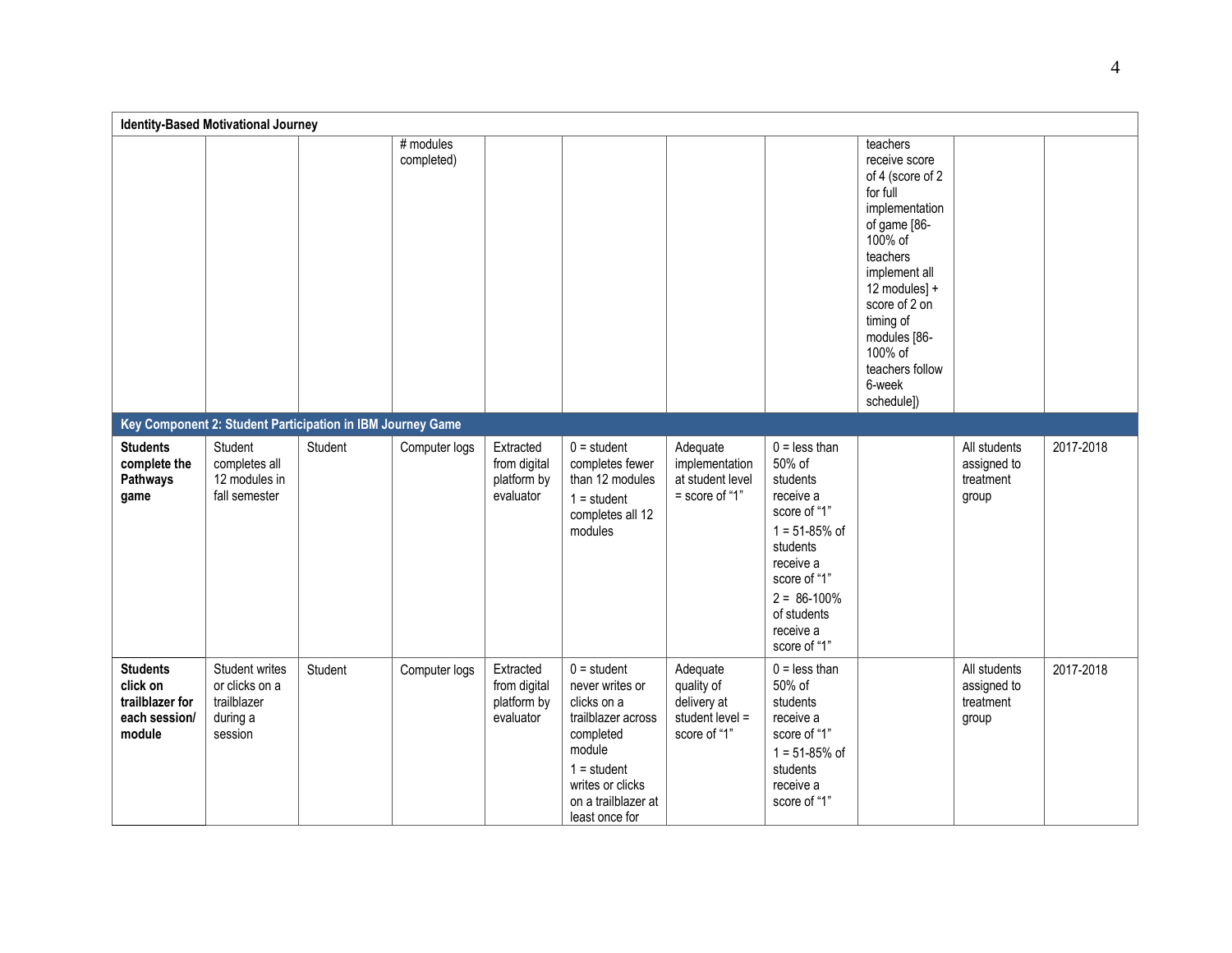|                           | <b>Identity-Based Motivational Journey</b> |         |               |                                                       |                           |                                                             |                                                                                                                                                                                                                                                                                                                                |                                                   |           |
|---------------------------|--------------------------------------------|---------|---------------|-------------------------------------------------------|---------------------------|-------------------------------------------------------------|--------------------------------------------------------------------------------------------------------------------------------------------------------------------------------------------------------------------------------------------------------------------------------------------------------------------------------|---------------------------------------------------|-----------|
|                           |                                            |         |               |                                                       | each session<br>completed | $2 = 86 - 100%$<br>of students<br>receive a<br>score of "1" |                                                                                                                                                                                                                                                                                                                                |                                                   |           |
| <b>Both</b><br>indicators |                                            | Student | Computer logs | Extracted<br>from digital<br>platform by<br>evaluator |                           | Range for<br>component<br>score = $0 - 4$                   | Fidelity of<br>implementation<br>at program<br>$level = at least$<br>86% of<br>students<br>receive score<br>of 4 (score of 2<br>on completion<br>of all 12<br>modules in 6-<br>week period<br>[86-100% of<br>students] and<br>score of 2 on<br>use of at least<br>1 trailblazer on<br>each module<br>[86-100% of<br>students]) | All students<br>assigned to<br>treatment<br>group | 2017-2018 |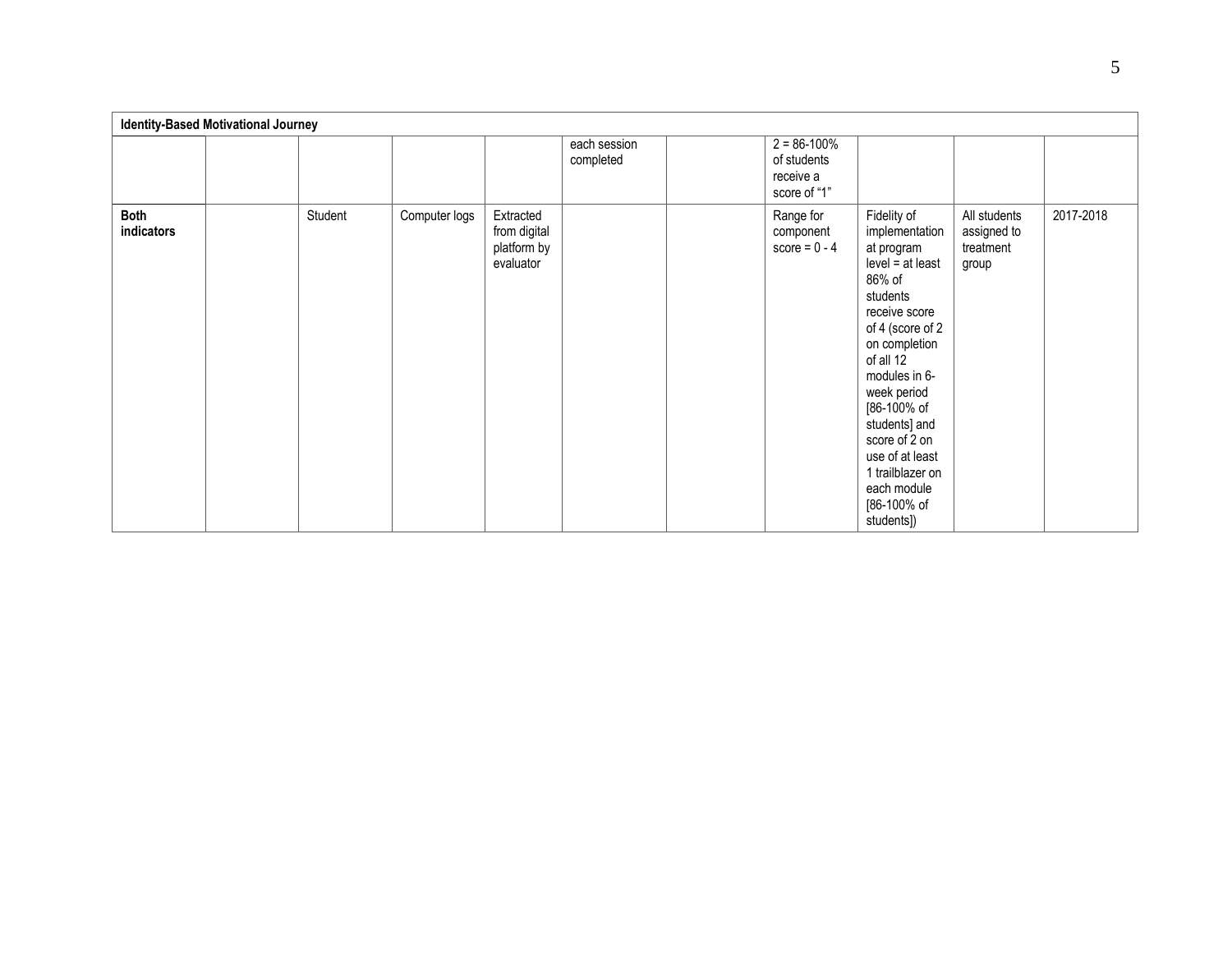| <b>Fidelity Indicator</b>                                                             | <b>Number and Percentage of</b><br><b>Total Classrooms Meeting</b><br><b>Each Threshold</b> | Score         |  |
|---------------------------------------------------------------------------------------|---------------------------------------------------------------------------------------------|---------------|--|
|                                                                                       | n                                                                                           | $\frac{6}{9}$ |  |
| School staff delivered the Pathways game to<br>students during regular class time     | 47                                                                                          | 63.5%         |  |
| The Pathways game was implemented in twice-<br>weekly sessions in 6 consecutive weeks | $\mathcal{D}_{\mathcal{L}}$                                                                 | 2.7%          |  |
| Both indicators were met                                                              |                                                                                             | $2.7\%$       |  |

Table 2. Fidelity of Implementation of Digital Pathways (2017-2018, Component 1: School Implementation,  $N = 74$  classrooms)

*Note*. Fidelity Scores follow the Department of Education, *What Works Clearinghouse.TM Procedures and Standards Handbook. Version 3.0* NEi3 review protocol. For single indicators,  $0 = 50\%$ ;  $1=51\%$  to 85%;  $2=86\%$  to 100% of students met the indicator criterion. For the combined (both indicators) score,  $0 = 50\%$  on both indicators;  $1 = 51\%$  to 85% on one of the two indicators; 2=51% to 85% on both indicators; 3= 51% to 85% on one indicator and 86-100% on the other indicator; 4=86-100% on both indicators.

|                                    | Table 3. Implementation Fidelity of Digital Pathways (2017-2018, Component 2: Student |  |
|------------------------------------|---------------------------------------------------------------------------------------|--|
| Participation, $N = 859$ students) |                                                                                       |  |

| <b>Fidelity Indicator</b>                                   | <b>Number and Percentage of</b><br><b>Total Students Meeting</b><br><b>Thresholds</b> | <b>Score</b>  |   |
|-------------------------------------------------------------|---------------------------------------------------------------------------------------|---------------|---|
|                                                             | n                                                                                     | $\frac{6}{9}$ |   |
| Students completed the Pathways game                        | 272                                                                                   | 31.7%         | 0 |
| Students clicked on trailblazer for each session/<br>module | 272                                                                                   | 31.7%         | 0 |
| Both indicators were met                                    | 272                                                                                   | 31.7%         | 0 |

*Note*. Fidelity Scores follow the Department of Education, *What Works Clearinghouse.TM Procedures and Standards Handbook. Version 3.0* NEi3 review protocol, for single indicators,  $0 =$  less than 50% of students;  $1=51-85%$  of students;  $2=86=100%$  of students; for the combined indicator,  $0 =$  less than 50% on both indicators;  $1 = 51-85%$  on one of the two indicators;  $2=51-85%$  on both indicators; 3= 51-85% on one indicator and 86-100% on two indicators; 4=86-100% on both indicators. 12-session (full Pathways Program), 7-session (a priori indicator of sufficient content)

# <span id="page-7-0"></span>Control Condition

The software development partner of this project shared the use of *Motion Force*---a sciencelearning edu-game, for students in the control condition who engaged Pathways in their science class, and the *Sleep Furiously* edu-game for students in the control condition who engaged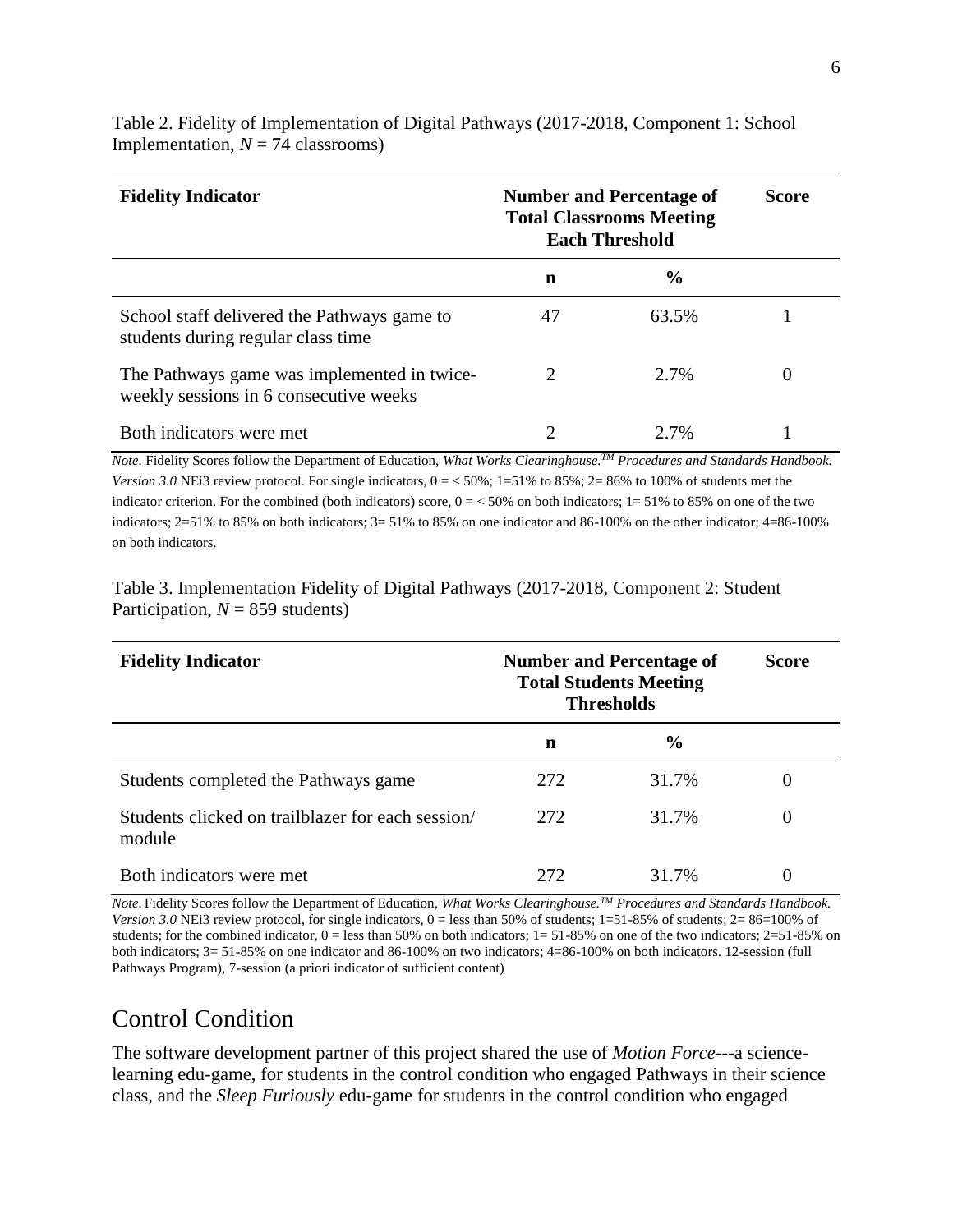Pathways in their language arts class. The delivery of the control condition was planned to be identical to that of the *Pathways* condition, however the delivery differed because of technical issues (e.g., the treatment software saved individual student responses, and the control software did not save individual student responses). This meant that control students could not continuously engage in the experience because they had to start each new session at the point where the prior computer user left off.

### <span id="page-8-0"></span>Participants and Settings

During the fall semester of 2017, the digital *Pathways* program was provided to middle and high school students in 10 participating schools from five school districts in Colorado. The schoollevel eligibility criterion was a school leader's willingness to allow students to engage with the digital learning experience programs twice a week for six consecutive weeks. The teacher-level eligibility criterion was a teacher's willingness to complete brief baseline and year-end student engagement surveys. At the student level, all 7th-to-10th grade students in the classrooms of teachers who agreed to participate were randomly assigned to treatment (digital Pathways) or active control (Motion Force or Sleep Furiously). No exclusion criteria regarding special education, individualized educational plan, or English language learner status were set.

Table 4 shows the free- and reduced-price lunch information both at the school- and studentlevel. At the student level, the initial randomization sample consisted of  $1,708$  students (n = 859) treatment,  $n = 849$  control) in 74 classrooms. After excluding students whose parent/guardians opted them out, students who were not allowed to use computers, and students who withdrew from their schools prior to the start of the intervention, there were 228 students from 7th grade, 295 from 8th grade, 520 from 9th grade, 383 from 10th grade, in the Fall of 2017; in addition, 2 students were from 11th or 12th grade and were registered in the classes randomized to either Pathways or the control condition. In terms of demographics, 42.1% of the students were eligible for free- or reduced-price lunch; 53% were male; 58.6% were non-Latino white, 29.1% were Latino or Hispanic heritage (any race), 8.9% were African American or Native American, and 3.3% identified themselves as other categories of ethnicity. The median age was 14.

| <b>School</b>                 |                     | % Free/Reduced Price Lunch | % SPED<br>$%$ ELL |     |  |  |
|-------------------------------|---------------------|----------------------------|-------------------|-----|--|--|
|                               | <b>School-Level</b> | In the sample              |                   |     |  |  |
| Manzanola Jr Sr High          | 68.5%               | No admin data<br>provided  | N/A               | N/A |  |  |
| <b>Sterling Middle School</b> | 55.2%               | 50.8%                      | 14%               | 7%  |  |  |
| Liberty Point IB              | 50.1%               | 61.2%                      | 14%               | 6%  |  |  |
| Caliche Jr-Sr High            | 46.0%               | 52.0%                      | 15%               | N/A |  |  |

Table 4: Percentage of Students Receiving Free or Reduced Lunch (School-level and in our sample), and School-level Special Education, and English-language Learner Services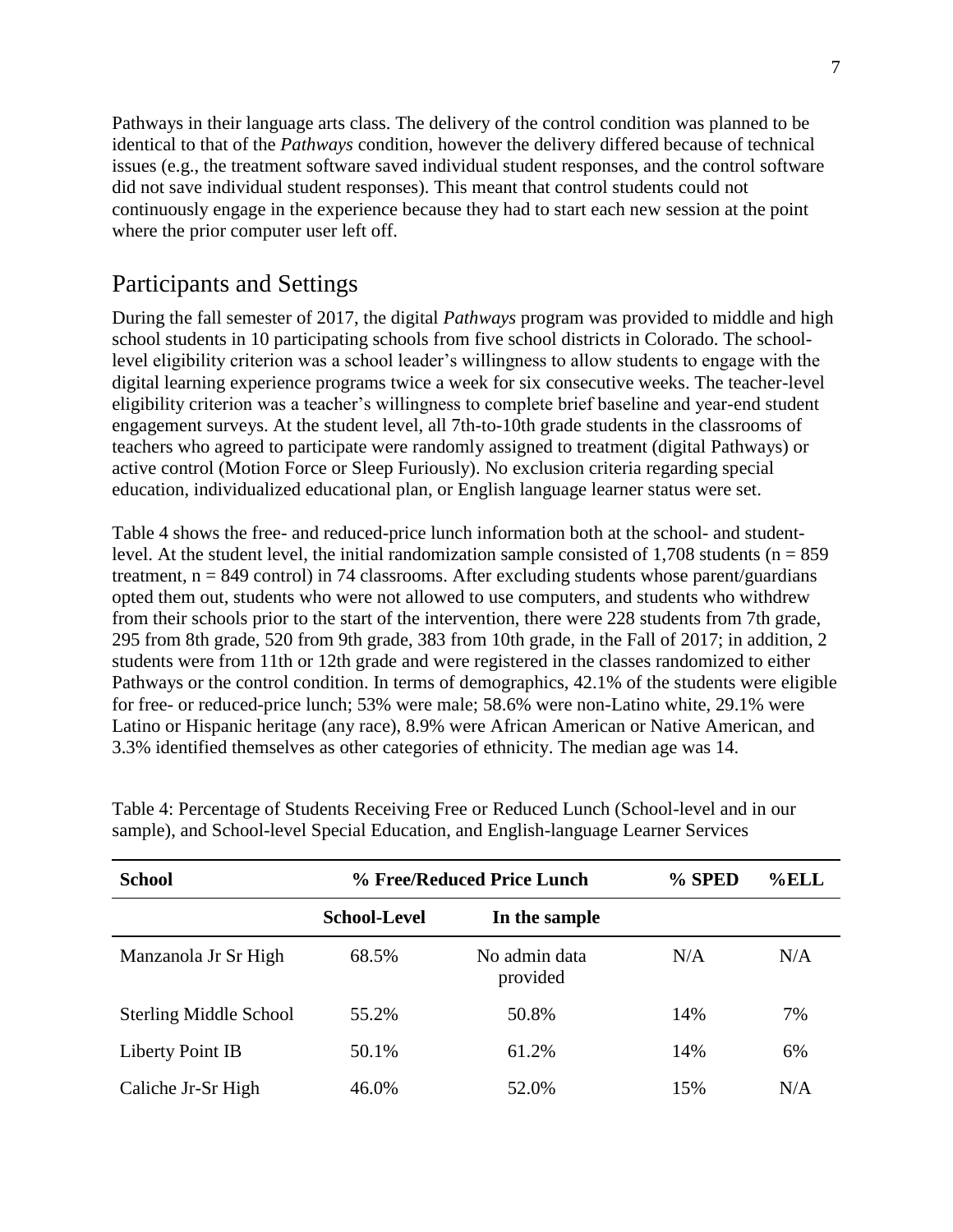| Delta High School            | 44.3% | 55.6% | 11% | 5%  |
|------------------------------|-------|-------|-----|-----|
| Craver Middle School         | 41.3% | 41.2% | 14% | N/A |
| <b>Sterling High School</b>  | 35.6% | 43.5% | 13% | 4%  |
| Rye High School              | 34.7% | 37.2% | 16% | N/A |
| Pueblo West High<br>School   | 29.2% | 36.2% | 11% | 2%  |
| <b>Skyview Middle School</b> | 23.6% | 31.0% | 12% | 4%  |

*Note*. We had access to school-level but not sample-level data on special education and English Language Learning. Jr-Sr = Junior and Senior, SpED=Special Education, ELL=English Language Learners, N/A=Not available because data were suppressed by the Colorado Department of Education to protect student privacy.

# <span id="page-9-0"></span>Study Design

## <span id="page-9-1"></span>Random Assignment

The original evaluator (Dr. Kristin Bub) conducted the randomization based on a list of student identification numbers for each participating classroom provided by the schools. The original evaluator had no other information about the students at the time of the random assignment. Hence, no other factors were involved in the random assignment. She randomized half of the full roster of students in each participating classroom to treatment and half to control using the Stata randomize software. The original evaluator repeated this procedure for each of the 38 participating teachers and 74 classrooms. Therefore, students were randomly assigned to *Pathways* or control conditions, with the classroom as a blocking variable.

Post randomization, a total of 280 students were excluded. Figure 2 shows a breakdown.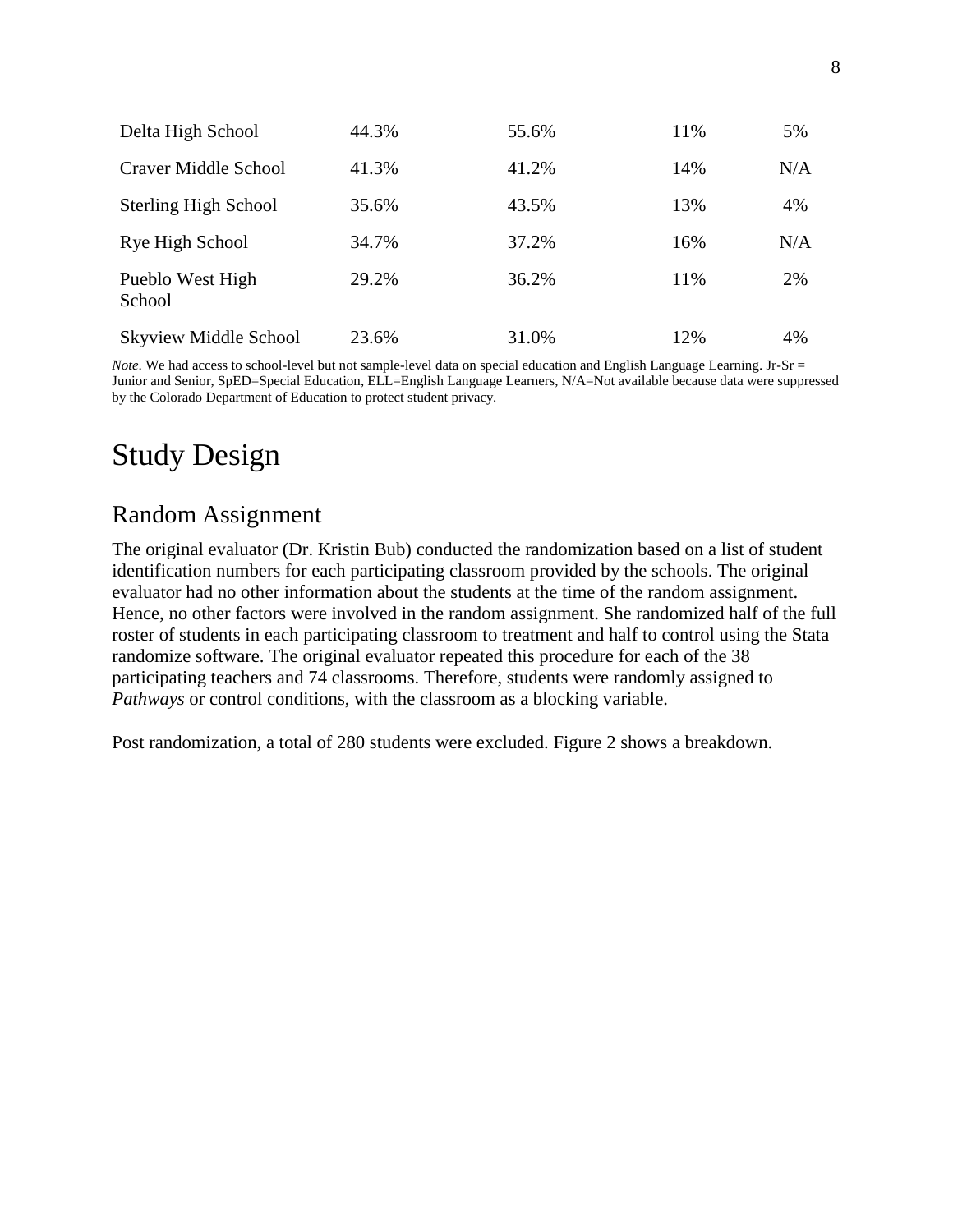

#### Figure 2: From Population (Students Randomly Assigned) to Analytic Sample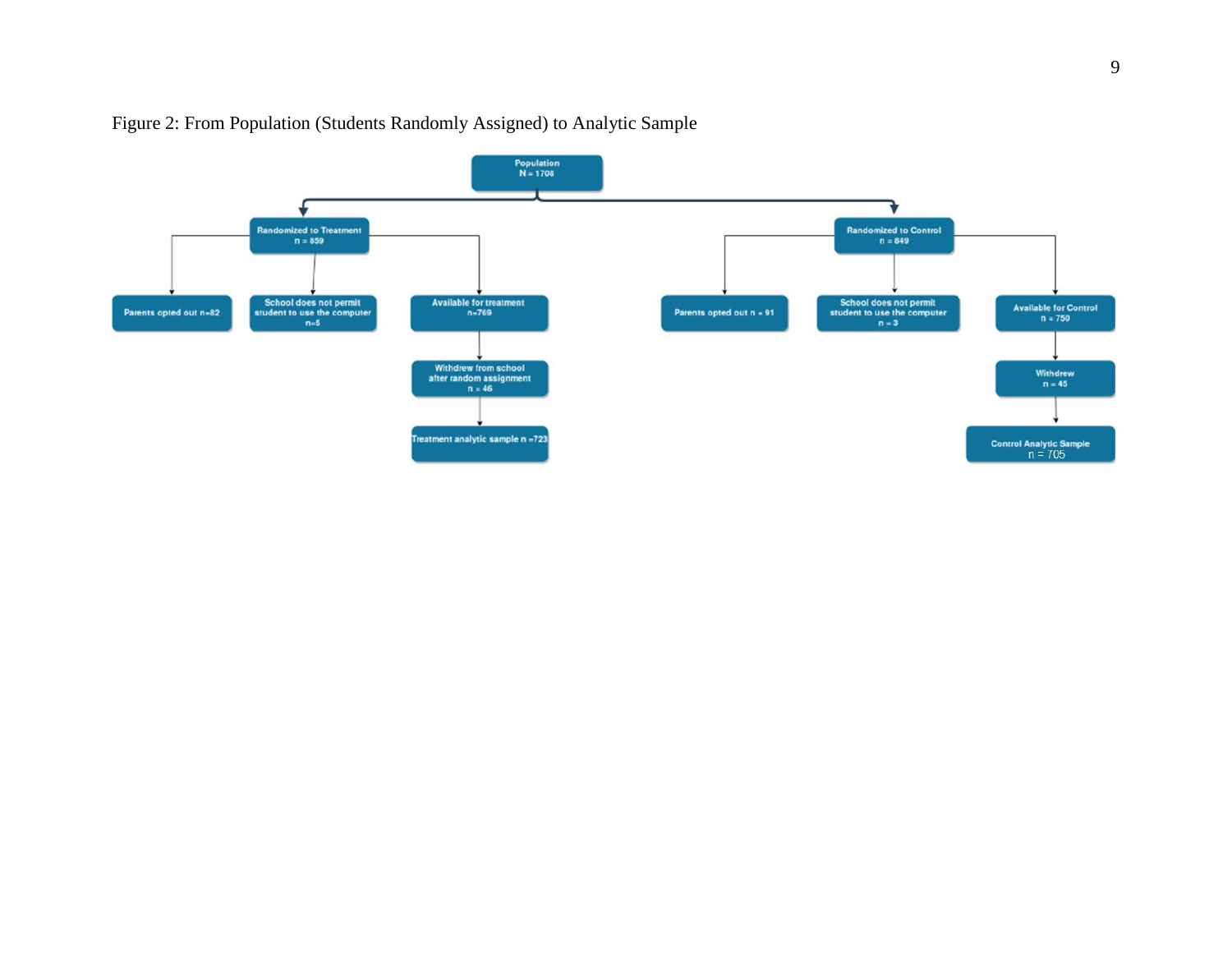# <span id="page-11-0"></span>Measures

The following measures were collected for academic years 2016-2017 (pre-intervention), 2017- 2018 (6 months post-intervention), and 2018-2019 (18 months post-intervention).

# <span id="page-11-1"></span>Overall Achievement

#### <span id="page-11-2"></span>Cumulative grade point average (GPA)

GPA data for each student was collected from school records. GPA belongs to the general achievement domain.

# <span id="page-11-3"></span>English Language Achievement (ELA) and Math Achievement

In 2016-2017, researchers collected data from the English language arts and literacy subtests and the mathematics subtests from the statewide PARCC assessments in Colorado for students up to the 10th grade. In 2017-2018, the state of Colorado adopted the Colorado Measures of Academic Success (CMAS) assessments, which were comparable to the PARCC, and the ELA and math subtests were similarly obtained for students who were in their 7th and 8th grades in 2017-2018. However, CMAS was only administered for students in grades three through eight, so data from the Preliminary Scholastic Assessment Test (PSAT) test were obtained for 9th grade students. Similarly, in 2018-2019, CMAS data were obtained for students who were in 7th grade in 2017- 2018, and PSAT data were obtained for other students. The standardized test data (ELA and math) were obtained from the school districts. These two assessments are from the ELA achievement and the Mathematics achievement domains.

# <span id="page-11-4"></span>Student-Reported School Engagement

The student-reported school engagement measure from the student reported school engagement domain, was adapted from Finn, Pannozzo, and Voelkl (1995) and from personal communication with J. Finn (October 14, 1998). There are 14 items on a 5-point scale  $(1 = never to 5 = always)$ . Seven of them were reverse-coded. An example item is "How often do you pay attention in class?" The composite score was computed using the average of 14 items. Cronbach's  $\alpha$ reliability ranged from .75 to .79.

# <span id="page-11-5"></span>Interpretation of Experienced Difficulties

### <span id="page-11-6"></span>Difficulty-as-impossibility

This 6-item 5-point response scale student-survey collective measure comes from Oyserman et al. (2015). This scale belongs to the interpretation of difficulty as impossible domain. An example item is "When I feel stuck on a school task, it's a sign that my effort is better spent elsewhere." Responses from all 6 items were averaged into a composite score. Previous studies with similar measures have established internal consistency and convergent validity (Oyserman et al., 2015).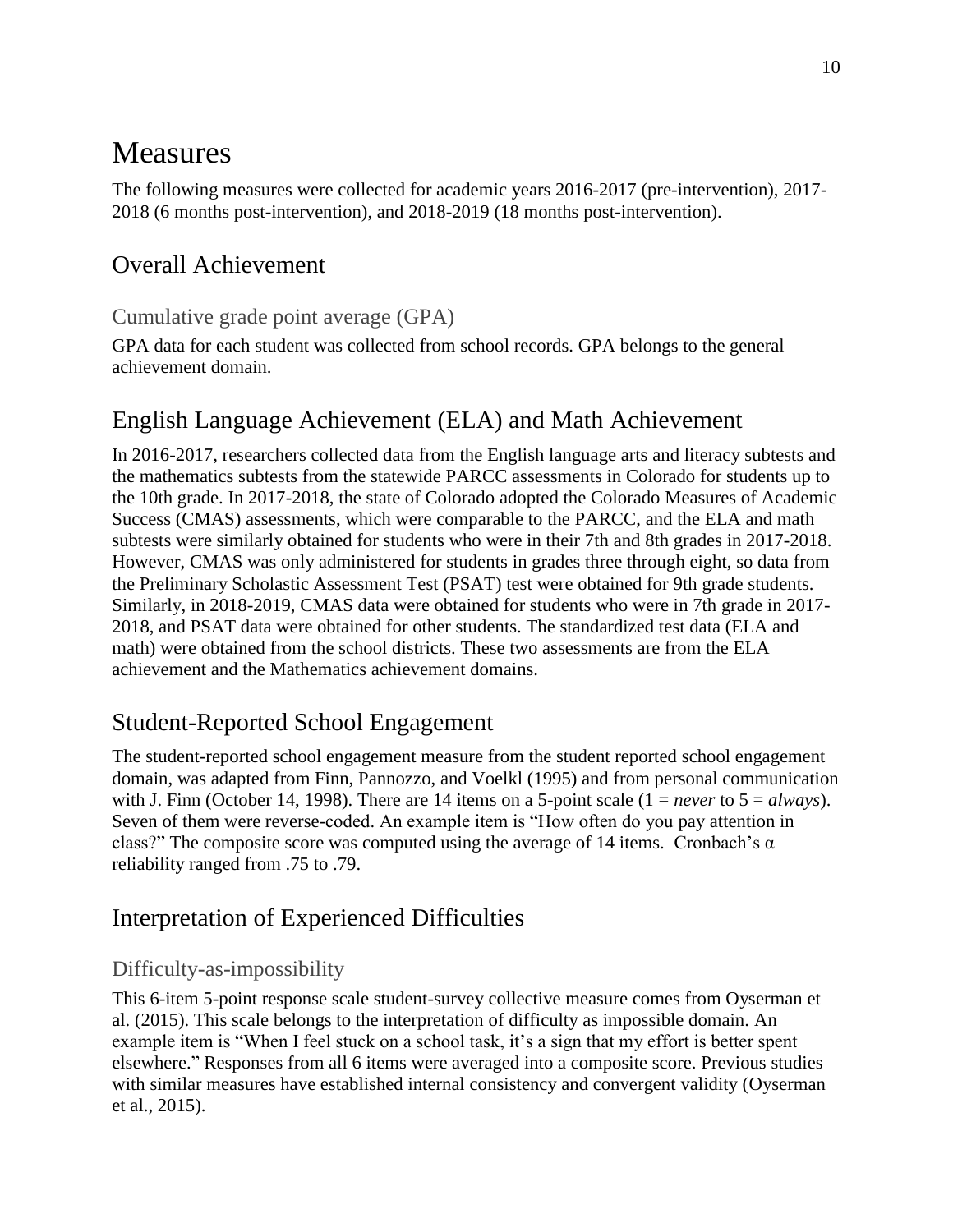#### <span id="page-12-0"></span>Difficulty-as-importance

This 6-item 5-point response scale student-survey collective measure comes from Oyserman et al. (2015). This scale belongs to the interpretation of difficulty as important domain. An example item is "When I feel stuck on a school task, it's a sign that my effort is better spent elsewhere." Responses from all 6 items were averaged into a composite score. Previous studies with similar measures have established internal consistency and convergent validity (Oyserman et al., 2015).

# <span id="page-12-1"></span>Academic Possible Selves

### <span id="page-12-2"></span>Experienced Closeness and Connection to Future Self

Two single-item measures (a graphic display of circles labeled current me and future me) revised from Nurra & Oyserman (2018) were used to assess student experience of their future self as being close to and connected with their current self. Responses from these two items were averaged into a composite score.

Table 5 shows the Cronbach α reliability coefficients for student-reported engagement and student-reported difficulty-as-impossibility and difficulty-as-importance for each time point for students randomly assigned to the intervention and control conditions. For the single item connection and closeness to adult future-self measures, inter-item reliability cannot be calculated; instead, Spearman rho statistics (test-retest reliability) are provided in Table 6. Positive correlation implies that students who experienced more connection to their future selves at one time point also experience more connection to that self at other time points.

|                                          |           | <b>Year 16-17</b> |       | <b>Year 17-18</b> |       | <b>Year 18-19</b> |       |
|------------------------------------------|-----------|-------------------|-------|-------------------|-------|-------------------|-------|
| <b>Scale</b>                             | Condition | $\alpha$          | $n^a$ | α                 | $n^a$ | $\alpha$          | $n^a$ |
| Student-reported School Engagement (1-5) | Treatment | .77               | 640   | .77               | 599   | .75               | 306   |
|                                          | Control   | .78               | 634   | .79               | 577   | .77               | 298   |
| Difficulty-as-Impossibility (1-5)        | Treatment | .81               | 639   | .84               | 598   | .85               | 311   |
|                                          | Control   | .85               | 632   | .87               | 579   | .88               | 299   |
| Difficulty-as-Importance (1-5)           | Treatment | .86               | 640   | .89               | 597   | .88               | 311   |
|                                          | Control   | .88               | 639   | .91               | 580   | .89               | 300   |

#### Table 5. Student-Reported Intermediate Outcomes: Cronbach Alpha Reliability by Condition

 $a_n$ =Sample size reported as the smallest sample size of all items.

|  | Table 6. Student-Reported Intermediate Outcomes: Test-Retest Reliability by Condition |  |  |  |  |  |
|--|---------------------------------------------------------------------------------------|--|--|--|--|--|
|--|---------------------------------------------------------------------------------------|--|--|--|--|--|

|                     |            | Year 16-17  |       | <b>Year 17-18</b>        |             | <b>Year 18-19</b>  |       |
|---------------------|------------|-------------|-------|--------------------------|-------------|--------------------|-------|
| <b>Scale</b>        |            | Reliabilitv | $n^a$ | <b>Reliability</b>       | $n^{\rm a}$ | <b>Reliability</b> | $n^a$ |
| Connection to Adult | Year 16-17 |             |       | 0.18                     | 540         | 0.27               | 284   |
| Possible Self (1-4) | Year 17-18 | 0.28        | 547   | $\overline{\phantom{a}}$ |             | 0.26               | 284   |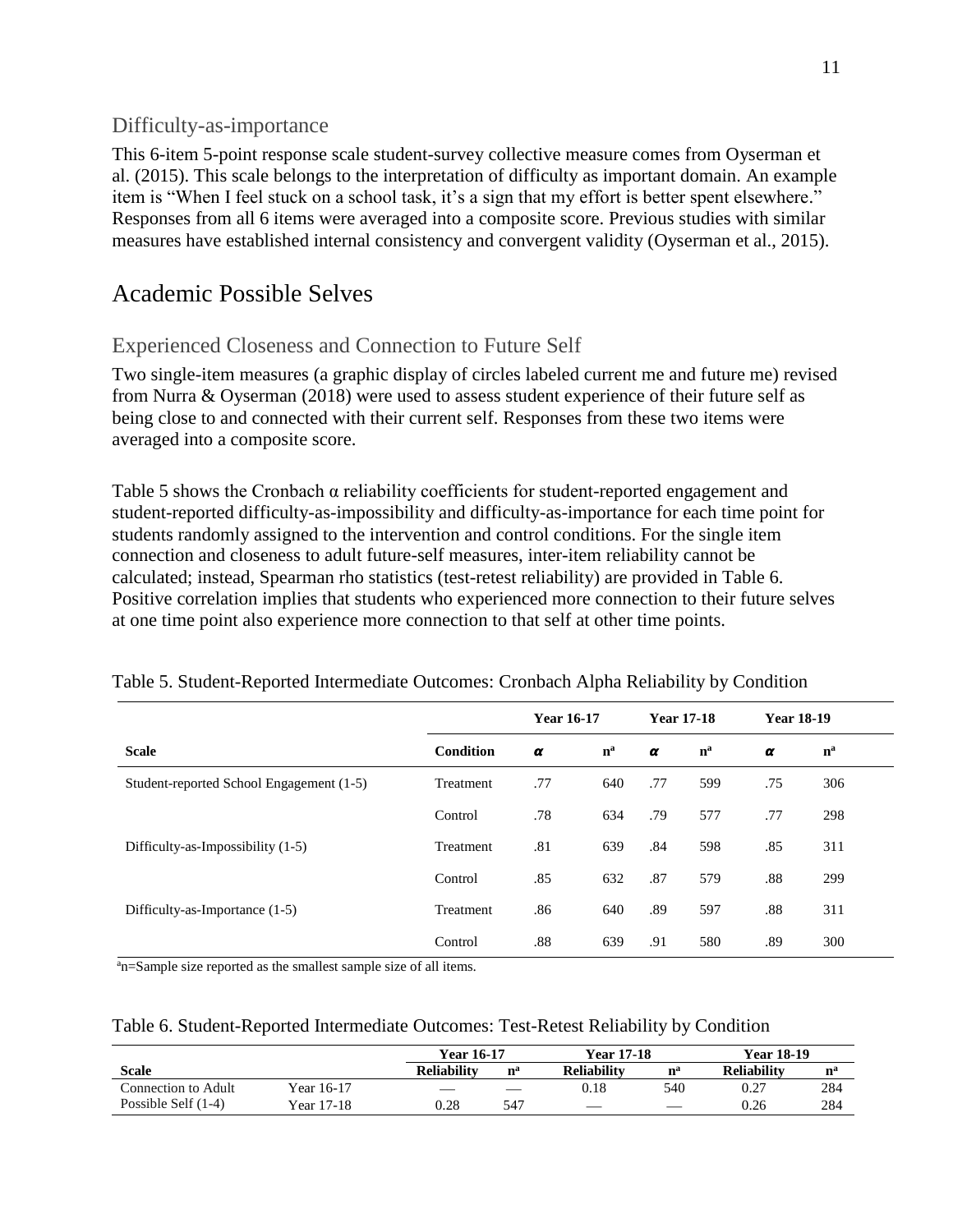| Year 18-19                                                                                                                          | 0.22 | 286 | 0.24 | 295 |  |
|-------------------------------------------------------------------------------------------------------------------------------------|------|-----|------|-----|--|
| Note. Reliability for the two single-item measures cannot be computed, instead, test-retest reliability (Spearman's rho statistics) |      |     |      |     |  |

across time are provided. Reliability coefficients for the treatment group are reported in the lower diagonal, and the control group's reliability coefficients are reported in the upper diagonal.

# <span id="page-13-0"></span>Teacher-Reported Student Engagement

#### <span id="page-13-1"></span>Initiative-taking

This 5-item 5-point response scale teacher-survey collected measure come from Finn, Pannozzo, and Voelkl (1995). This scale is in the domain of teacher reported student engagement. An example item is "How often does this student do more than the work assigned?" The composite score was computed using the average of 5 items. The validity of the measure was established in Oyserman et al. (2006).

#### <span id="page-13-2"></span>Disruptive Behaviors

This 4-item 5-point response scale teacher-survey collected measure come from Finn, Pannozzo, and Voelkl (1995). This scale is in the domain of teacher reported student engagement. An example item is "How often does this student annoys peers or interferes with peers' work?" The composite score was computed using the average of 5 items. Validity was established in Oyserman et al. (2006).

Table 7 shows the Cronbach α reliability coefficients for teacher-reported initiative-taking and disruptive behaviors.

|  | Table 7. Teacher-Reported Intermediate Outcomes: Cronbach Alpha Reliability by Condition |  |  |
|--|------------------------------------------------------------------------------------------|--|--|
|  |                                                                                          |  |  |

|                                   |                  | <b>Year 16-17</b> |       | <b>Year 17-18</b> |       | <b>Year 18-19</b> |       |  |
|-----------------------------------|------------------|-------------------|-------|-------------------|-------|-------------------|-------|--|
| scale                             | <b>Condition</b> | α                 | $n^a$ | $\alpha$          | $n^a$ | $\alpha$          | $n^a$ |  |
| Student Initiative-taking (0-4)   | Treatment        | .78               | 595   | .82               | 598   | .90               | 182   |  |
|                                   | Control          | .78               | 608   | .81               | 574   | .84               | 192   |  |
| Student Disruptive Behavior (0-4) | Treatment        | .77               | 597   | .75               | 590   | .79               | 186   |  |
|                                   | Control          | .76               | 598   | .72               | 574   | .78               | 195   |  |

an=Sample size reported as the smallest sample size of all items.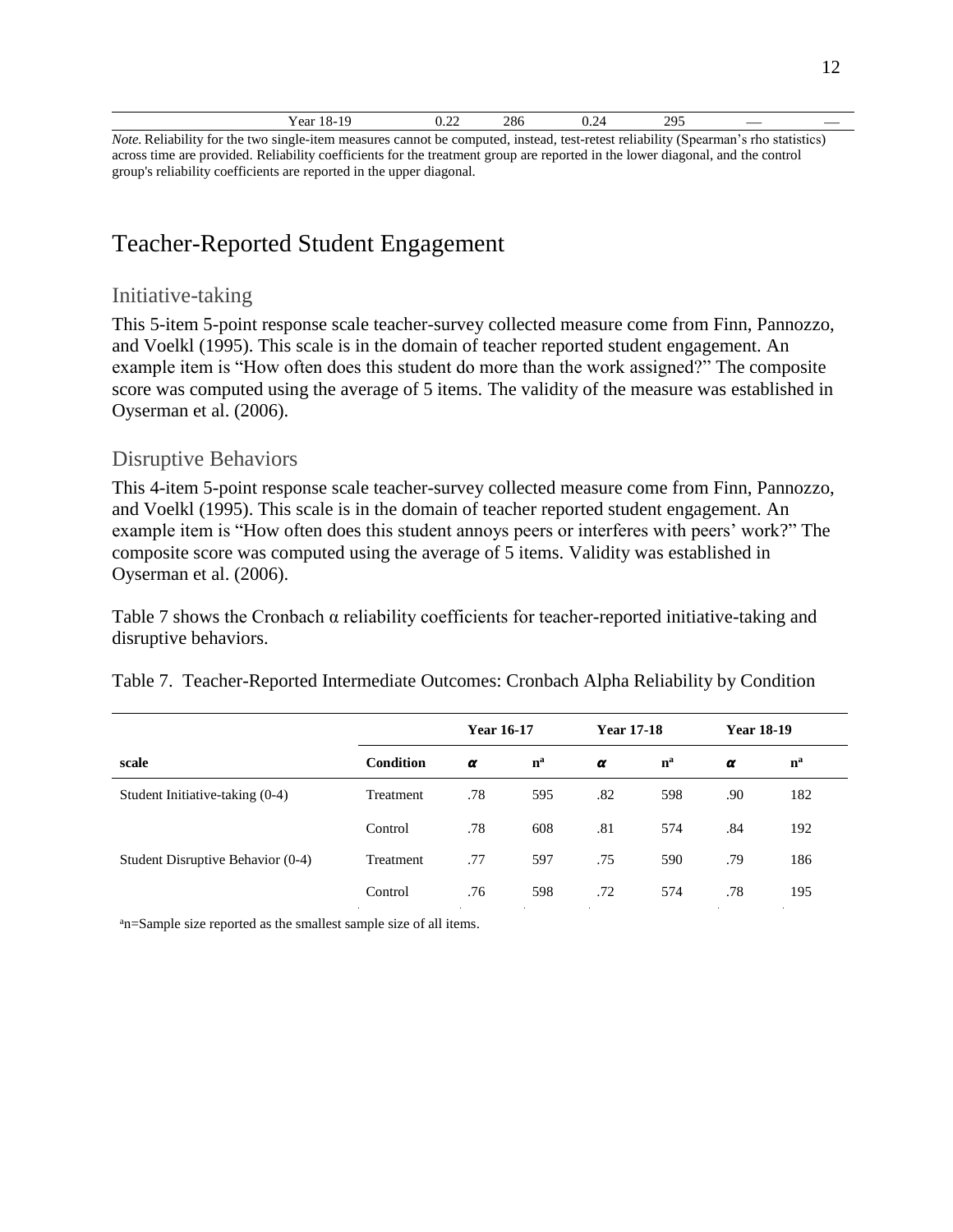# <span id="page-14-0"></span>Analytic Approach

### <span id="page-14-1"></span>Baseline Equivalence

We conducted a series of baseline equivalence t-tests to investigate the effectiveness of random assignment. Following the What Works Clearinghouse Standards Handbook, we calculated standardized effect size (Hedges's *g*) for differences, excluding students who opted out. As shown in the results, as the treatment and control groups showed a difference of  $> 0.05$  SDs but  $< 0.25$  SD on some of the baseline measures, consequently, in the subsequent impact analyses we adjusted for the baseline measures.

### <span id="page-14-2"></span>Statistical Model

Given that students are nested within classrooms, teachers, and schools, a 4-level multilevel model was conducted to examine the impact of random assignment to the treatment condition on each outcome during the 2017-2018 academic year and the 2018-2019 academic year, respectively, with the binary treatment assignment indicator  $(0 = Control, 1 = Treatment)$  at the student-level, to conduct an intent-to-treat analysis. For all outcomes, the corresponding baseline measures were included as covariates; specifically, for PSAT ELA (or Math), we used the baseline measures of PARCC ELA (or Math) as covariates. Random treatment effects were included at classroom, teacher, and school levels to avoid bias induced due to the omission of random effects. Restricted maximum likelihood estimation was used, with *p* values obtained using the *F* test with the Satterthwaite method for denominator degrees of freedom.

The statistical model can be described, in equation form as

Level-1 (student-level):

$$
Y_{ijkl} = \beta_{0jkl}^c + \beta_{1jkl}^c \text{TREATMENT}_{ijkl} + \beta_{2jkl}^c \text{BASELINE}_{ijkl} + e_{ijkl}
$$

Level-2 (classroom-level):

$$
\begin{aligned} \beta_{0jkl}^c &= \beta_{00kl}^t + u_{0jkl}^c \\ \beta_{1jkl}^c &= \beta_{10kl}^t + u_{1jkl}^c \\ \beta_{2jkl}^c &= \beta_{20kl}^t \end{aligned}
$$

Level-3 (teacher-level):

$$
\beta_{00kl}^t = \beta_{000l}^s + u_{00kl}^t
$$
  

$$
\beta_{10kl}^t = \beta_{100l}^s + u_{10kl}^t
$$
  

$$
\beta_{20kl}^t = \beta_{200l}^s
$$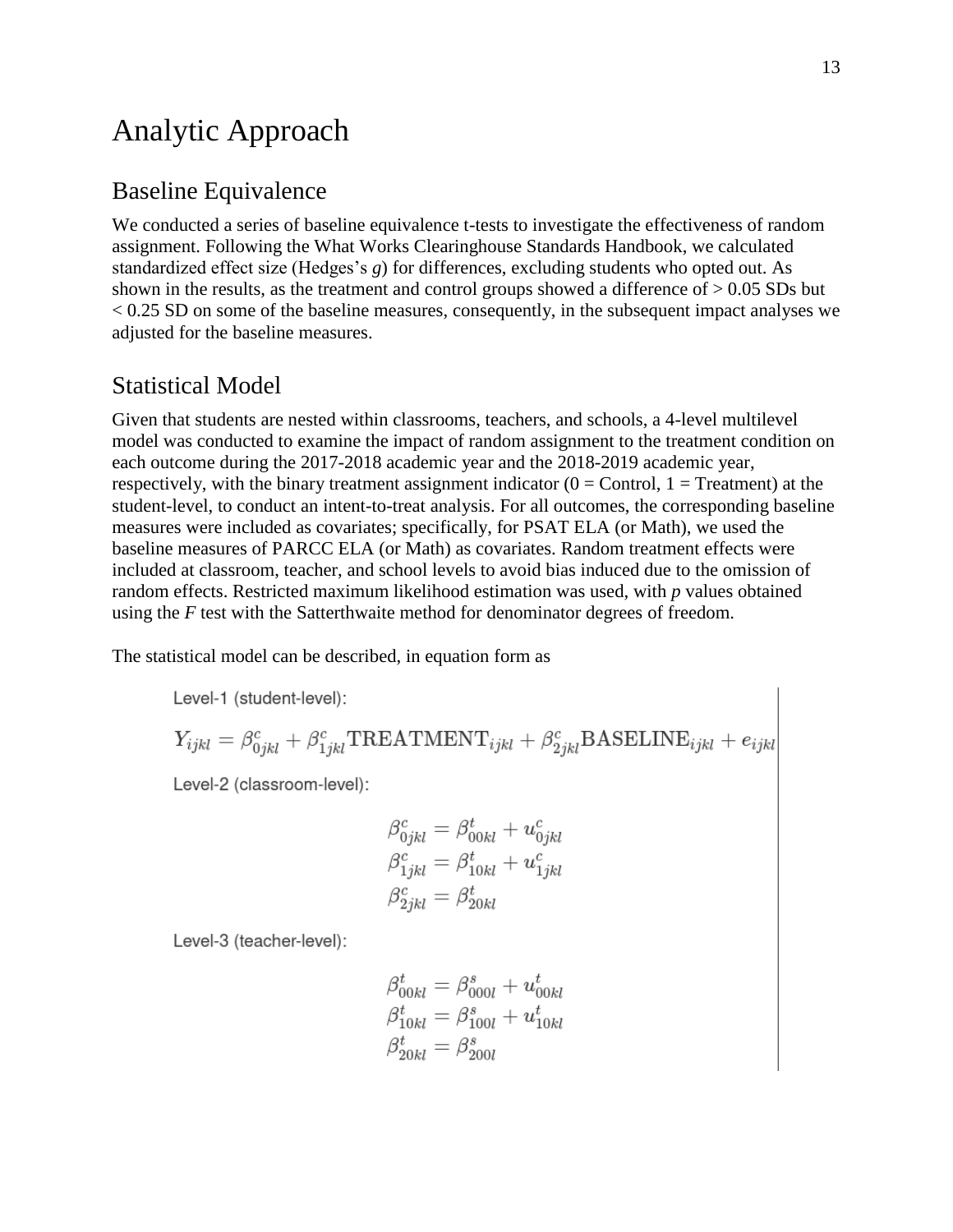$$
\begin{array}{l} \beta^s_{000l}=\gamma_{0000}+u^s_{000l} \\ \beta^s_{100l}=\gamma_{1000}+u^s_{100l} \\ \beta^s_{200l}=\gamma_{2000} \end{array}
$$

We used complete case analysis because attrition did not differ for the outcome variables.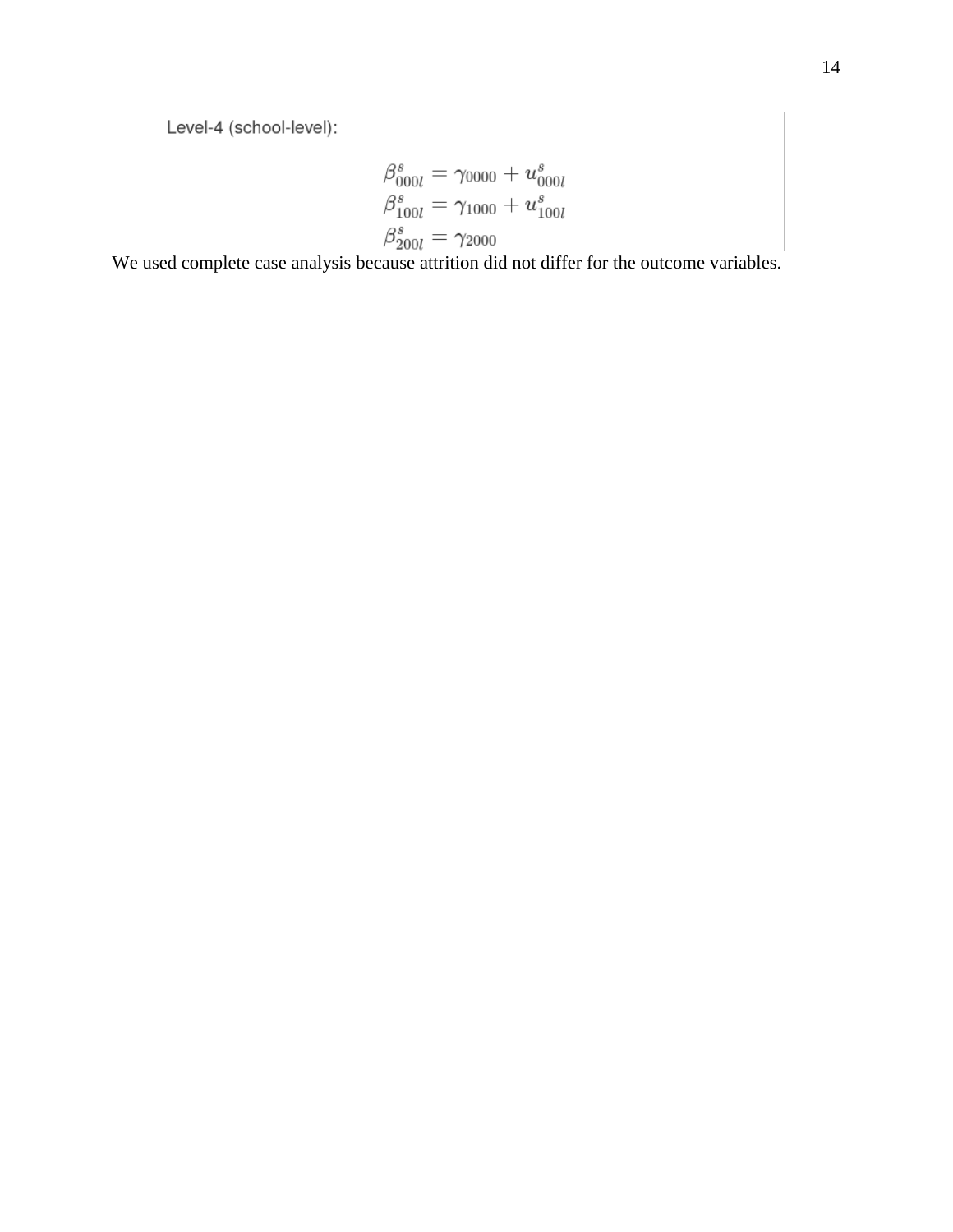# <span id="page-16-0"></span>Results

### <span id="page-16-1"></span>Impact

Table 8 shows the estimated impact during the 2017-2018 academic year (6-month follow-up). No significant difference between students randomized to the Treatment and the Control conditions were found at .01 significance-level for the intermediate outcomes: student-reported classroom behavior; student-reported difficulty mindsets; student-reported distance and connection between current and adult selves; and teacher-reported initiative-taking and disruptive behaviors. No significant difference between students randomized to the Treatment and the Control conditions were found at .01 significance level for the long-term outcomes: cumulative grade point average and state-administered ELA and mathematics scores (PARCC for students at 10th grade or below; PSAT for students at 11th grade or above). The effect sizes ranged between -0.06 to 0.12.

| <b>Control</b><br><b>Treatment</b>                     |                |     |        |            |    |     |        | <b>Estimated Impact</b> |                          |           |              |           |  |  |  |
|--------------------------------------------------------|----------------|-----|--------|------------|----|-----|--------|-------------------------|--------------------------|-----------|--------------|-----------|--|--|--|
| <b>Outcome</b>                                         | N <sub>2</sub> | N1  | M      | ${\bf SD}$ | N2 | N1  | M      | <b>SD</b>               | <b>M</b> Diff<br>$T - C$ | <b>SE</b> | $\mathbf{p}$ | <b>ES</b> |  |  |  |
| <b>GPA</b>                                             | 71             | 636 | 2.93   | 0.87       | 69 | 651 | 2.91   | 0.85                    | 0.00                     | 0.03      | 0.90         | 0.00      |  |  |  |
| ELA (PARCC)                                            | 25             | 196 | 747.30 | 30.00      | 25 | 206 | 743.23 | 31.30                   | $-3.80$                  | 2.89      | 0.25         | $-0.12$   |  |  |  |
| Math (PARCC)                                           | 25             | 197 | 739.58 | 30.95      | 25 | 206 | 737.08 | 26.49                   | $-0.79$                  | 2.67      | 0.78         | $-0.03$   |  |  |  |
| ELA (PSAT)                                             | 46             | 321 | 451.31 | 75.39      | 45 | 315 | 449.24 | 80.82                   | 2.35                     | 4.88      | 0.64         | 0.03      |  |  |  |
| Math (PSAT)                                            | 46             | 321 | 443.30 | 73.61      | 45 | 315 | 438.89 | 72.92                   | 1.60                     | 3.98      | 0.69         | 0.02      |  |  |  |
| Student-reported School<br>Engagement                  | 68             | 579 | 3.60   | 0.54       | 68 | 600 | 3.59   | 0.52                    | $-0.02$                  | 0.03      | 0.43         | $-0.04$   |  |  |  |
| Difficulty-as-Impossibility                            | 68             | 581 | 2.47   | 0.80       | 68 | 601 | 2.50   | 0.78                    | 0.06                     | 0.07      | 0.42         | 0.08      |  |  |  |
| Difficulty-as-Importance                               | 68             | 581 | 3.10   | 0.82       | 68 | 601 | 3.16   | 0.80                    | 0.04                     | 0.05      | 0.45         | 0.05      |  |  |  |
| Connection to Adult<br>Possible Self                   | 68             | 582 | 2.43   | 0.68       | 68 | 601 | 2.41   | 0.70                    | $-0.05$                  | 0.04      | 0.26         | $-0.07$   |  |  |  |
| Student Initiative-taking<br>(Teacher Report)          | 65             | 577 | 2.67   | 0.87       | 65 | 598 | 2.65   | 0.87                    | $-0.05$                  | 0.04      | 0.31         | $-0.05$   |  |  |  |
| <b>Student Disruptive</b><br>Behavior (Teacher Report) | 65             | 574 | 1.35   | 0.53       | 65 | 590 | 1.43   | 0.61                    | 0.06                     | 0.03      | 0.07         | 0.11      |  |  |  |

Table 8: Impact Analysis for Outcomes Measures During the 17-18 Academic Year

*Note*. N2 = number of classrooms, N1 = number of students. Baseline measures were adjusted in the analysis.

Table 9 shows the estimated impact during the 2018-2019 academic year (18-month follow-up). No significant difference between students randomized to the Treatment and Control conditions was found at .01 significance level for the intermediate outcomes: student-reported classroom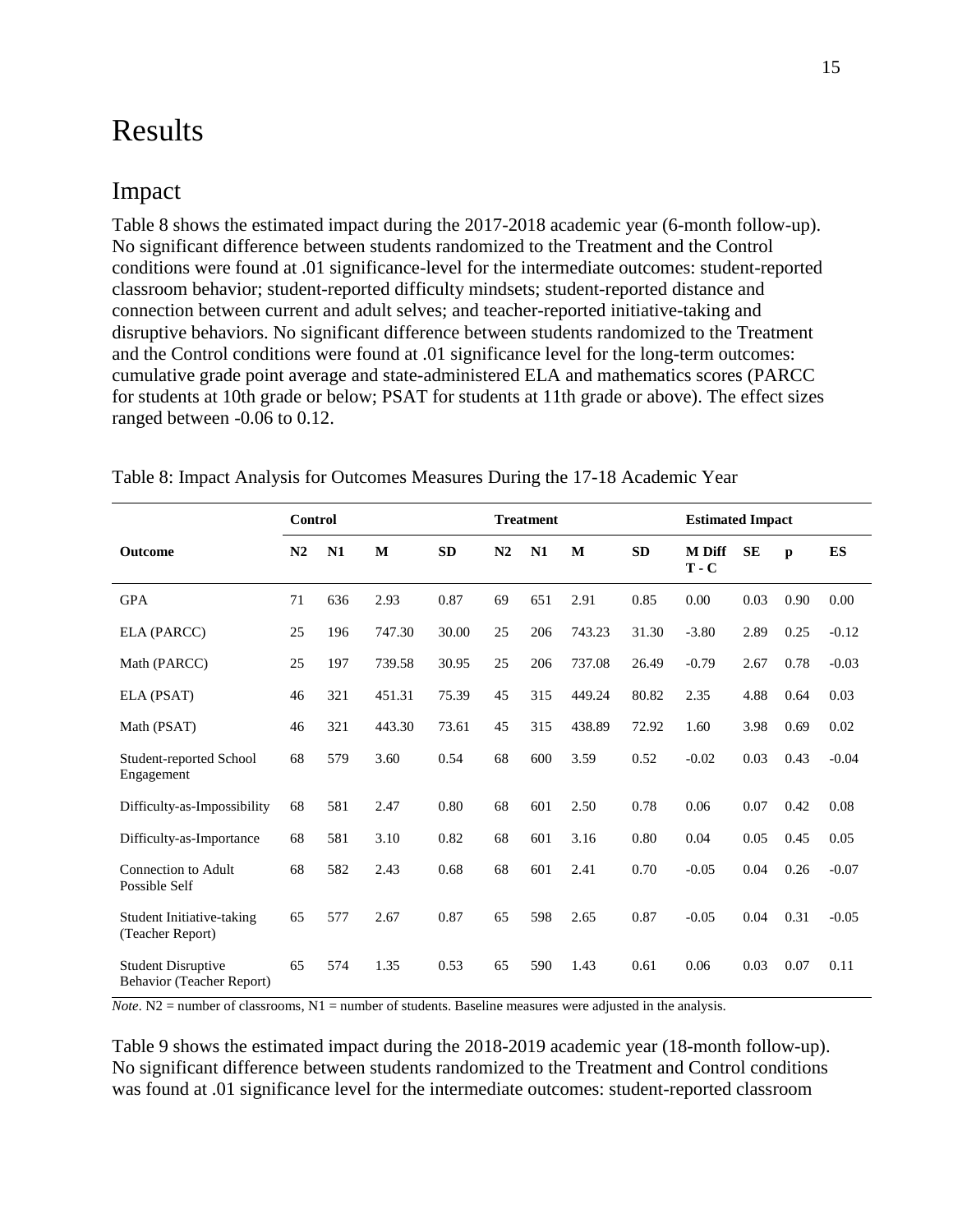behavior; student-reported difficulty mindsets; student-reported distance and connection between current and adult selves; and teacher-reported student initiative-taking and disruptive classroom behavior. No significant difference between students randomly assigned to the Treatment and the Control conditions were found at .01 significance level for the long-term outcomes: cumulative grade point average and state-administered ELA and mathematics scores (PARCC for students at 10th grade or below; PSAT for students at 11th grade or above). The effect sizes ranged between -0.14 to 0.08.

|                                                        |                | <b>Treatment</b><br>Control |          |           |                |     |        |           | <b>Estimated Impact</b>  |           |              |         |
|--------------------------------------------------------|----------------|-----------------------------|----------|-----------|----------------|-----|--------|-----------|--------------------------|-----------|--------------|---------|
| <b>Outcome</b>                                         | N <sub>2</sub> | N1                          | $\bf{M}$ | <b>SD</b> | N <sub>2</sub> | N1  | M      | <b>SD</b> | <b>M</b> Diff<br>$T - C$ | <b>SE</b> | $\mathbf{p}$ | ES      |
| <b>GPA</b>                                             | 71             | 610                         | 2.86     | 0.92      | 71             | 632 | 2.81   | 0.94      | $-0.02$                  | 0.05      | 0.68         | $-0.02$ |
| ELA (PARCC)                                            | 11             | 85                          | 742.20   | 37.63     | 11             | 102 | 743.39 | 32.44     | 1.34                     | 9.21      | 0.90         | 0.04    |
| Math (PARCC)                                           | 11             | 85                          | 728.56   | 32.06     | 11             | 102 | 730.01 | 30.85     | $-5.21$                  | 3.95      | 0.27         | $-0.17$ |
| ELA (PSAT)                                             | 59             | 470                         | 477.06   | 85.38     | 59             | 465 | 469.23 | 86.89     | $-4.91$                  | 3.66      | 0.18         | $-0.06$ |
| Math (PSAT)                                            | 59             | 470                         | 468.83   | 82.37     | 59             | 465 | 459.55 | 82.05     | $-2.31$                  | 3.78      | 0.54         | $-0.03$ |
| Student-reported School<br>Engagement                  | 51             | 299                         | 3.59     | 0.51      | 54             | 307 | 3.58   | 0.48      | $-0.02$                  | 0.04      | 0.68         | $-0.04$ |
| Difficulty-as-Impossibility                            | 51             | 301                         | 2.62     | 0.73      | 54             | 313 | 2.57   | 0.72      | $-0.08$                  | 0.06      | 0.24         | $-0.11$ |
| Difficulty-as-Importance                               | 51             | 301                         | 3.15     | 0.69      | 54             | 312 | 3.11   | 0.72      | $-0.04$                  | 0.08      | 0.65         | $-0.06$ |
| Connection to Adult<br>Possible Self                   | 51             | 300                         | 2.52     | 0.70      | 54             | 311 | 2.47   | 0.64      | $-0.07$                  | 0.06      | 0.28         | $-0.10$ |
| Student Initiative-taking<br>(Teacher Report)          | 45             | 196                         | 3.10     | 0.92      | 41             | 184 | 3.04   | 0.97      | $-0.10$                  | 0.16      | 0.59         | $-0.10$ |
| <b>Student Disruptive</b><br>Behavior (Teacher Report) | 45             | 195                         | 1.46     | 0.62      | 42             | 186 | 1.49   | 0.63      | 0.08                     | 0.08      | 0.33         | 0.12    |

Table 9: Impact Analysis for Outcomes Measures During the 18-19 Academic Year

<span id="page-17-0"></span>*Note*. N2 = number of classrooms, N1 = number of students. Baseline measures were adjusted in the analysis.

#### Attrition

A total of 1,708 students (859 in the Treatment condition, 849 in the Control condition) were randomly assigned to treatment and control groups. For each measure, attrition rates were computed as (1 - number of valid responses) / number of students randomized to condition. After excluding students whose parent/guardians opted them out, students who were not allowed to use computers, and students who withdrew from their schools prior to the start of the study, the analytic sample included 1,428 students (723 in Treatment, 705 in control), so the attrition rate was 16.4% (15.8% in Pathways, 17.0% in control). Tables 10 to 12 show the attrition rates of each measure for the 2016-2017, 2017-2018, and 2018-2019 academic years. Overall, the attrition rates were similar across the treatment and the control conditions, with attrition rates between 23.4% to 30.7% in 2016-2017, between 24.2% to 39.1% in 2017-2018, and 26.43% to 78.81% in 2018-2019.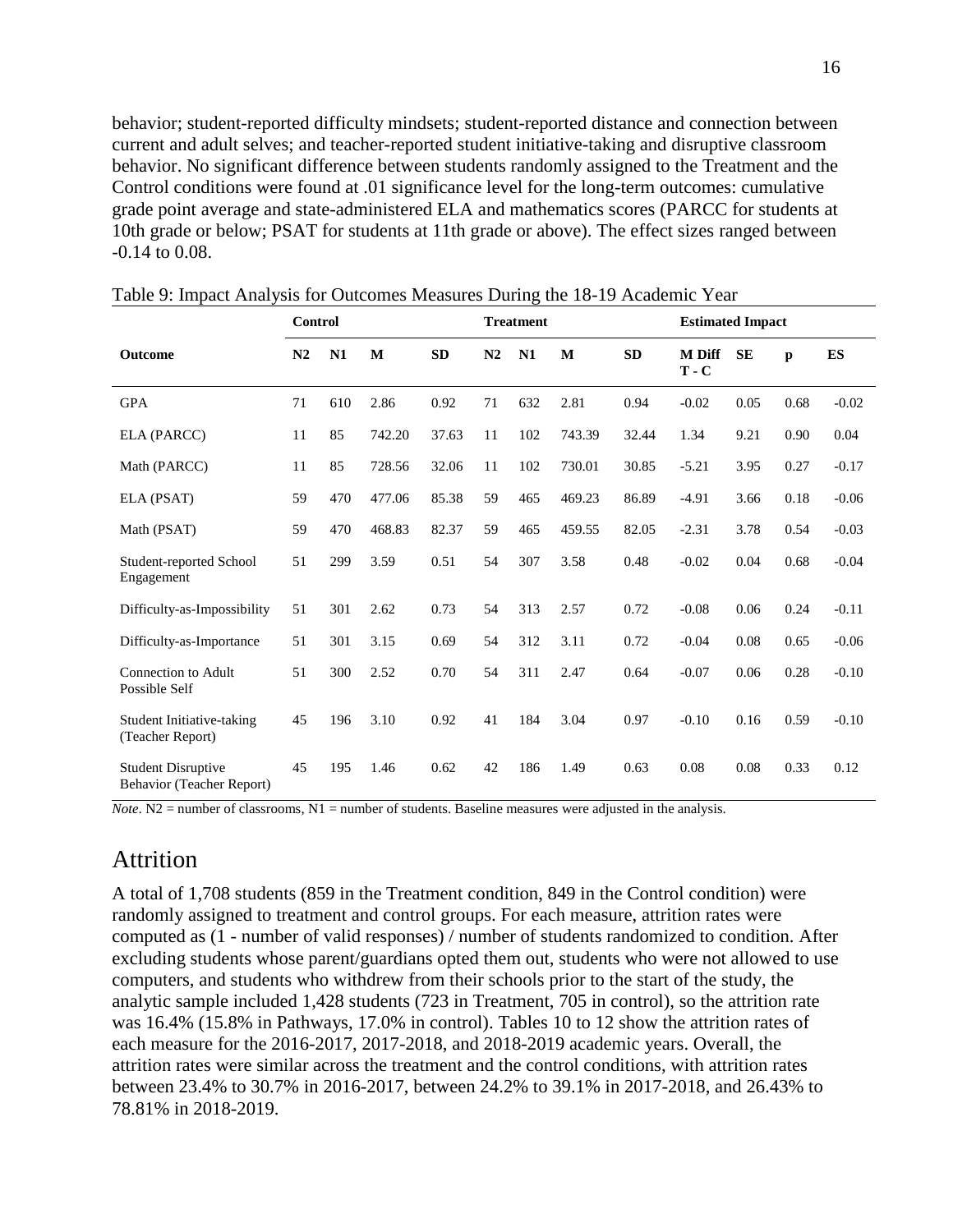#### Table 10: Attrition rates in 16-17

|                                                    |     | Control $(n = 849)$              | Treatment $(n = 859)$ |                                  |  |
|----------------------------------------------------|-----|----------------------------------|-----------------------|----------------------------------|--|
| <b>Outcome</b>                                     | N   | <b>Attrited</b><br>$\frac{6}{9}$ | $\mathbf N$           | <b>Attrited</b><br>$\frac{0}{0}$ |  |
| Student-reported School Engagement (1-5)           | 643 | 24.26                            | 648                   | 24.56                            |  |
| Difficulty-as-Impossibility (1-5)                  | 641 | 24.50                            | 645                   | 24.91                            |  |
| Difficulty-as-Importance (1-5)                     | 643 | 24.26                            | 645                   | 24.91                            |  |
| Connection to Adult Possible Self (1-4)            | 650 | 23.44                            | 651                   | 24.21                            |  |
| Student Initiative-taking (Teacher Report) (0-4)   | 608 | 28.39                            | 595                   | 30.73                            |  |
| Student Disruptive Behavior (Teacher Report) (0-4) | 598 | 29.56                            | 597                   | 30.50                            |  |
| $GPA(0-4)$                                         | 603 | 28.98                            | 617                   | 28.17                            |  |
| <b>ELA Standardized Scores</b>                     | 590 | 30.51                            | 605                   | 29.57                            |  |
| <b>Math Standardized Scores</b>                    | 588 | 30.74                            | 603                   | 29.80                            |  |

#### Table 11: Attrition rates in 17-18

|                                                    |     | Control $(n = 849)$              |     | Treatment $(n = 859)$            |
|----------------------------------------------------|-----|----------------------------------|-----|----------------------------------|
| <b>Outcome</b>                                     | N   | <b>Attrited</b><br>$\frac{0}{0}$ | N   | <b>Attrited</b><br>$\frac{0}{0}$ |
| Student-reported School Engagement (1-5)           | 579 | 31.80                            | 600 | 30.15                            |
| Difficulty-as-Impossibility (1-5)                  | 580 | 31.68                            | 599 | 30.27                            |
| Difficulty-as-Importance (1-5)                     | 581 | 31.57                            | 598 | 30.38                            |
| Connection to Adult Possible Self (1-4)            | 582 | 31.45                            | 601 | 30.03                            |
| Student Initiative-taking (Teacher Report) (0-4)   | 574 | 32.39                            | 598 | 30.38                            |
| Student Disruptive Behavior (Teacher Report) (0-4) | 574 | 32.39                            | 590 | 31.32                            |
| $GPA(0-4)$                                         | 636 | 25.09                            | 651 | 24.21                            |
| <b>ELA Standardized Scores</b>                     | 517 | 39.10                            | 521 | 39.35                            |
| <b>Math Standardized Scores</b>                    | 518 | 38.99                            | 521 | 39.35                            |

Table 12: Attrition rates in 18-19

**Control**  $(n = 849)$  **Treatment**  $(n = 859)$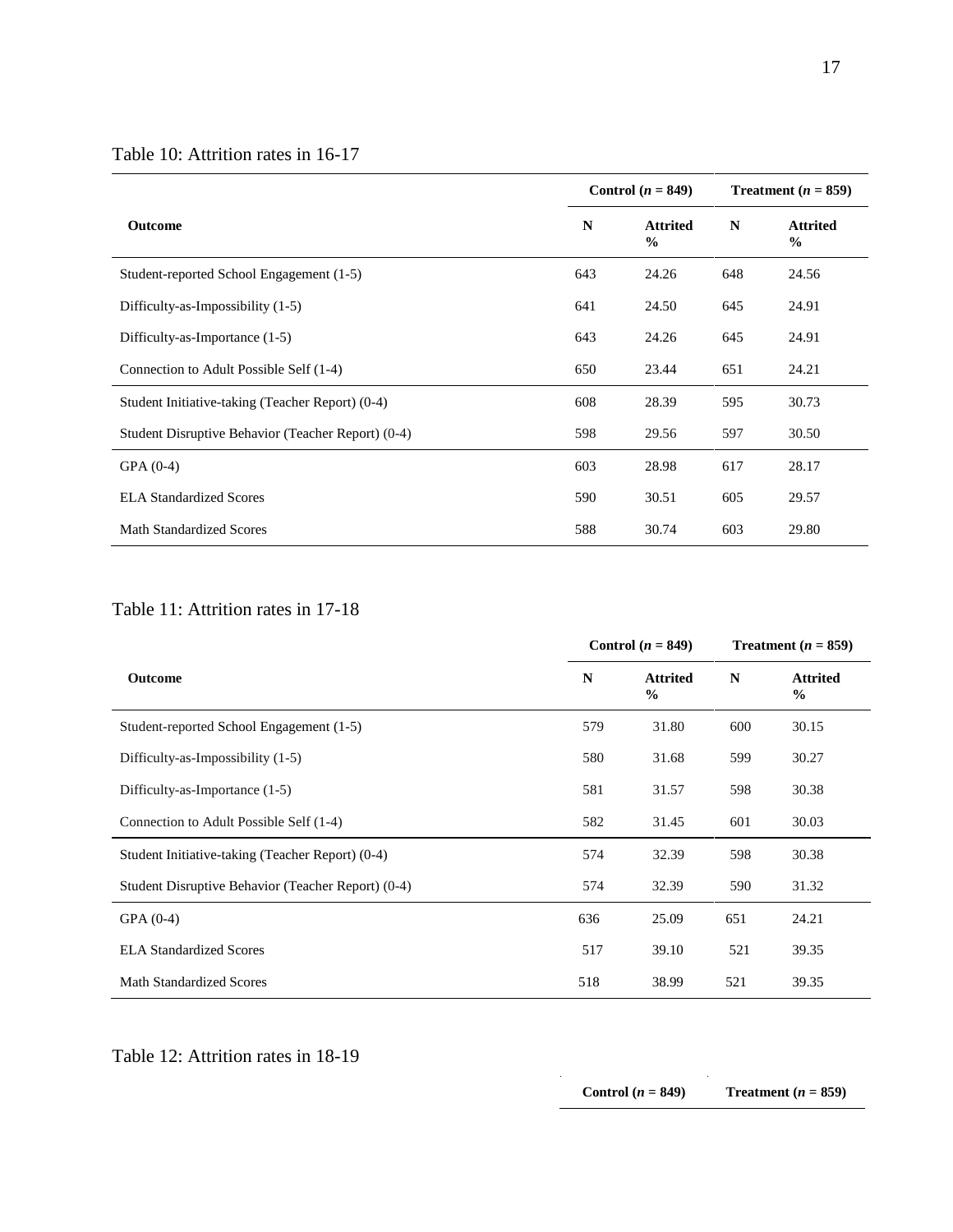| <b>Outcome</b>                                                            | N   | <b>Attrited</b><br>$\frac{0}{0}$ | $\mathbf N$ | <b>Attrited</b><br>$\frac{0}{0}$ |
|---------------------------------------------------------------------------|-----|----------------------------------|-------------|----------------------------------|
| Student-reported School Engagement (1-5)                                  | 299 | 64.78                            | 307         | 64.26                            |
| Difficulty-as-Impossibility (1-5)                                         | 301 | 64.55                            | 313         | 63.56                            |
| Difficulty-as-Importance (1-5)                                            | 301 | 64.55                            | 312         | 63.68                            |
| Connection to Adult Possible Self (1-4)                                   | 300 | 64.66                            | 311         | 63.80                            |
| Number of School-focused Possible Selves with at least one Strategy (0-8) | 283 | 66.67                            | 315         | 63.33                            |
| Student Initiative-taking (Teacher Report) (0-4)                          | 192 | 77.39                            | 182         | 78.81                            |
| Student Disruptive Behavior (Teacher Report) (0-4)                        | 195 | 77.03                            | 186         | 78.35                            |
| $GPA(0-4)$                                                                | 610 | 28.15                            | 632         | 26.43                            |
| <b>ELA Standardized Scores</b>                                            | 555 | 34.63                            | 567         | 33.99                            |
| <b>Math Standardized Scores</b>                                           | 555 | 34.63                            | 567         | 33.99                            |

# <span id="page-19-0"></span>Baseline Equivalence

#### <span id="page-19-1"></span>Intermediate outcomes

We found no statistically significant differences between treatment and control on any of our intermediate outcomes: Student-reported classroom behavior; student-reported difficulty mindsets; student-reported distance and connection between current and adult selves; and teacher-reported student initiative-taking and disruptive classroom behavior. Table 13a presents results for all grades (7th to 12th), Table 14a presents results for middle school, and Table 15a presents results for high school. Treatment group and control group youth were equally engaged with homework and in the classroom, felt similarly distant from and connected to their adult selves, and scored similarly on difficulty mindsets.

#### <span id="page-19-2"></span>Long-term outcomes

We found no statistically significant differences between treatment and control on any of our long-term academic outcomes: cumulative grade point average, state-administered ELA and mathematics scores provided by schools and districts for the 2016-2017 academic year. Results are summarized in Table 13b (full sample) Table 14b (middle school) and Table 15b (high school).

Table 13a: Baseline Equivalence by Treatment Status (7th -12th Graders Combined) Intermediate Outcomes

|                                        |   | Control |                  |   | <b>Treatment</b> |                  |   | <b>Mean Difference (C-T)</b> |  |          |  |
|----------------------------------------|---|---------|------------------|---|------------------|------------------|---|------------------------------|--|----------|--|
| <b>Outcome (Measure Min-Max Range)</b> | M | SD      | $\boldsymbol{n}$ | M | SD               | $\boldsymbol{n}$ | M | t-test                       |  | Hedges g |  |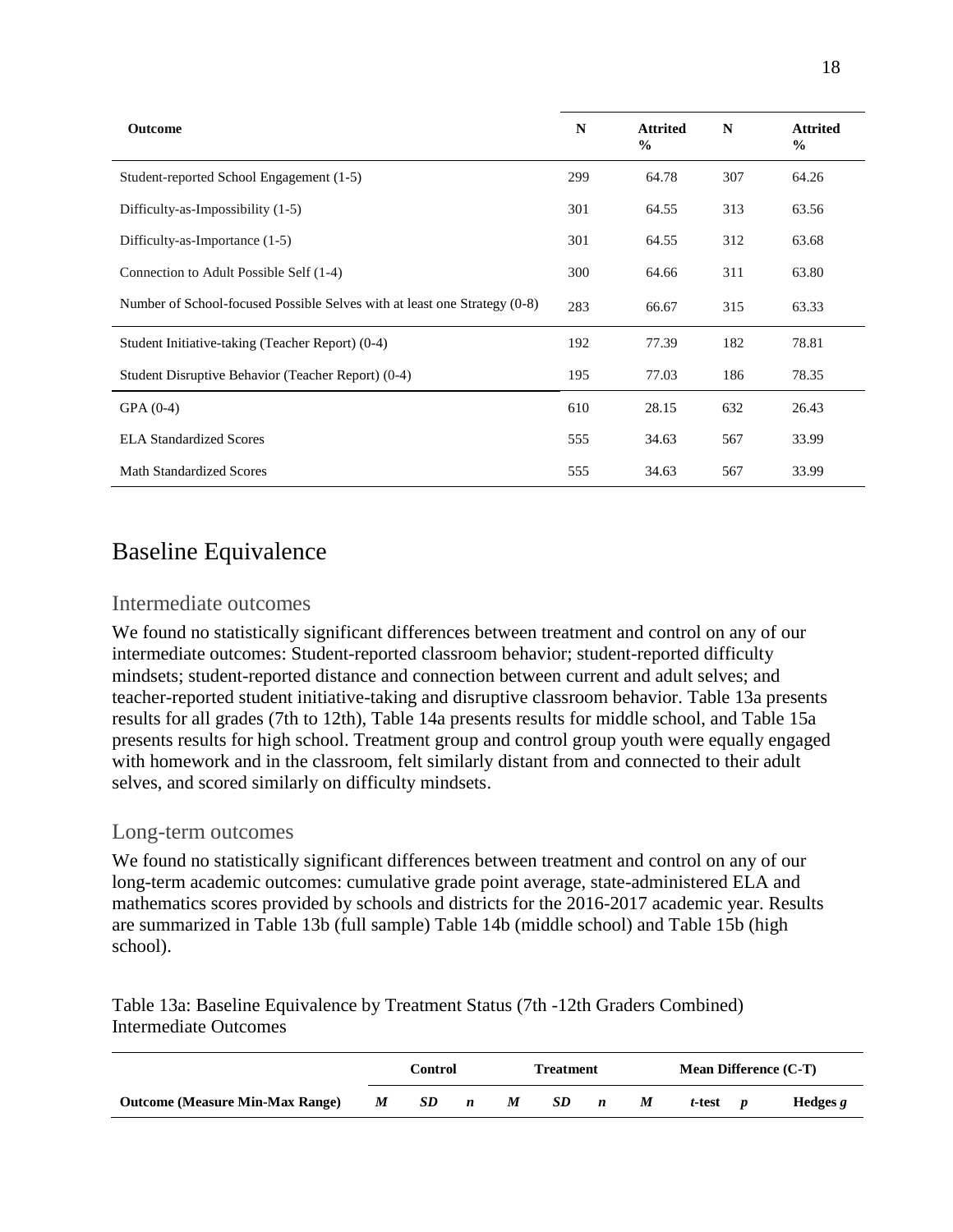| Student-reported School Engagement (1-<br>5)            | 3.74 | 0.51 | 643 | 3.75 | 0.48 | 648 | $-0.01$ | $-0.41$ | 0.684 | $-0.02$ |
|---------------------------------------------------------|------|------|-----|------|------|-----|---------|---------|-------|---------|
| Difficulty-as-Impossibility (1-5)                       | 2.49 | 0.83 | 641 | 2.43 | 0.76 | 645 | 0.06    | 1.30    | 0.195 | 0.07    |
| Difficulty-as-Importance (1-5)                          | 3.32 | 0.82 | 643 | 3.31 | 0.77 | 645 | 0.02    | 0.36    | 0.716 | 0.02    |
| Connection to Adult Possible Self (1-4)                 | 2.42 | 0.70 | 650 | 2.47 | 0.70 | 651 | $-0.05$ | $-1.05$ | 0.294 | 0.06    |
| Student Initiative-taking (Teacher Report;<br>$(0-4)$   | 2.71 | 0.80 | 611 | 2.75 | 0.82 | 611 | $-0.04$ | $-0.77$ | 0.442 | 0.04    |
| Student Disruptive Behavior (Teacher<br>Report; $0-4$ ) | 1.33 | 0.58 | 598 | 1.37 | 0.60 | 597 | 0.04    | $-1.11$ | 0.268 | 0.06    |

C=Control, T=Treatment, C-T=Mean Difference Treatment from Control

Table 13b: Baseline Equivalence by Treatment Status (7th-12th Graders Combined) on Long-Term Outcomes

|                                        | Control |       |                  |        | <b>Treatment</b> |                  |         | <b>Mean Difference (C-T)</b> |                  |            |
|----------------------------------------|---------|-------|------------------|--------|------------------|------------------|---------|------------------------------|------------------|------------|
| <b>Outcome (Measure Min-Max Range)</b> | M       | SD    | $\boldsymbol{n}$ | M      | <b>SD</b>        | $\boldsymbol{n}$ | M       | t-test                       | $\boldsymbol{p}$ | Hedges $g$ |
| ELA Standardized Scores (650-836)      | 743.24  | 30.34 | 590              | 743.38 | 29.18            | 605              | $-0.14$ | $-0.08$                      | .933             | 0.00       |
| Math Standardized Scores (650-808)     | 731.89  | 25.70 | 588              | 730.24 | 26.14            | 603              | 1.65    | 1.10                         | .272             | 0.06       |
| Cumulative GPA (0-4)                   | 2.95    | 0.83  | 603              | 2.90   | 0.88             | 617              | 0.05    | 1.01                         | .314             | 0.06       |

C=Control, T=Treatment, C-T=Mean Difference Treatment from Control

#### Table 14a: Baseline Equivalence by Treatment Status for Middle Schoolers (7th -8th Graders) Intermediate Outcomes

|                                                         | Control |           |                  |      | <b>Treatment</b> |                  |         | <b>Mean Difference (C-T)</b> |                  |            |
|---------------------------------------------------------|---------|-----------|------------------|------|------------------|------------------|---------|------------------------------|------------------|------------|
| <b>Outcome (Measure Min-Max Range)</b>                  | M       | <b>SD</b> | $\boldsymbol{n}$ | M    | SD               | $\boldsymbol{n}$ | M       | t-test                       | $\boldsymbol{p}$ | Hedges $g$ |
| Student-reported School Engagement (1-5)                | 3.77    | 0.51      | 235              | 3.78 | 0.50             | 249              | $-0.01$ | $-0.15$                      | 0.883            | $-0.01$    |
| Difficulty-as-Impossibility (1-5)                       | 2.47    | 0.86      | 228              | 2.37 | 0.84             | 244              | 0.10    | 1.27                         | 0.205            | 0.12       |
| Difficulty-as-Importance (1-5)                          | 3.38    | 0.80      | 230              | 3.33 | 0.84             | 244              | 0.05    | 0.68                         | 0.496            | 0.06       |
| Connection to Adult Possible Self (1-4)                 | 2.34    | 0.73      | 237              | 2.40 | 0.74             | 250              | $-0.06$ | $-0.91$                      | 0.366            | 0.08       |
| Student Initiative-taking (Teacher Report; 0-4)         | 2.87    | 0.75      | 236              | 2.91 | 0.74             | 249              | $-0.04$ | $-0.60$                      | 0.551            | 0.05       |
| Student Disruptive Behavior (Teacher Report;<br>$(0-4)$ | 1.49    | 0.64      | 229              | 1.48 | 0.59             | 240              | 0.01    | 0.19                         | 0.844            | $-0.02$    |

C=Control, T=Treatment, C-T=Mean Difference Treatment from Control

Table 14b: Baseline Equivalence by Treatment Status for Middle School Students (7 and 8th Graders) on Long-Term Outcomes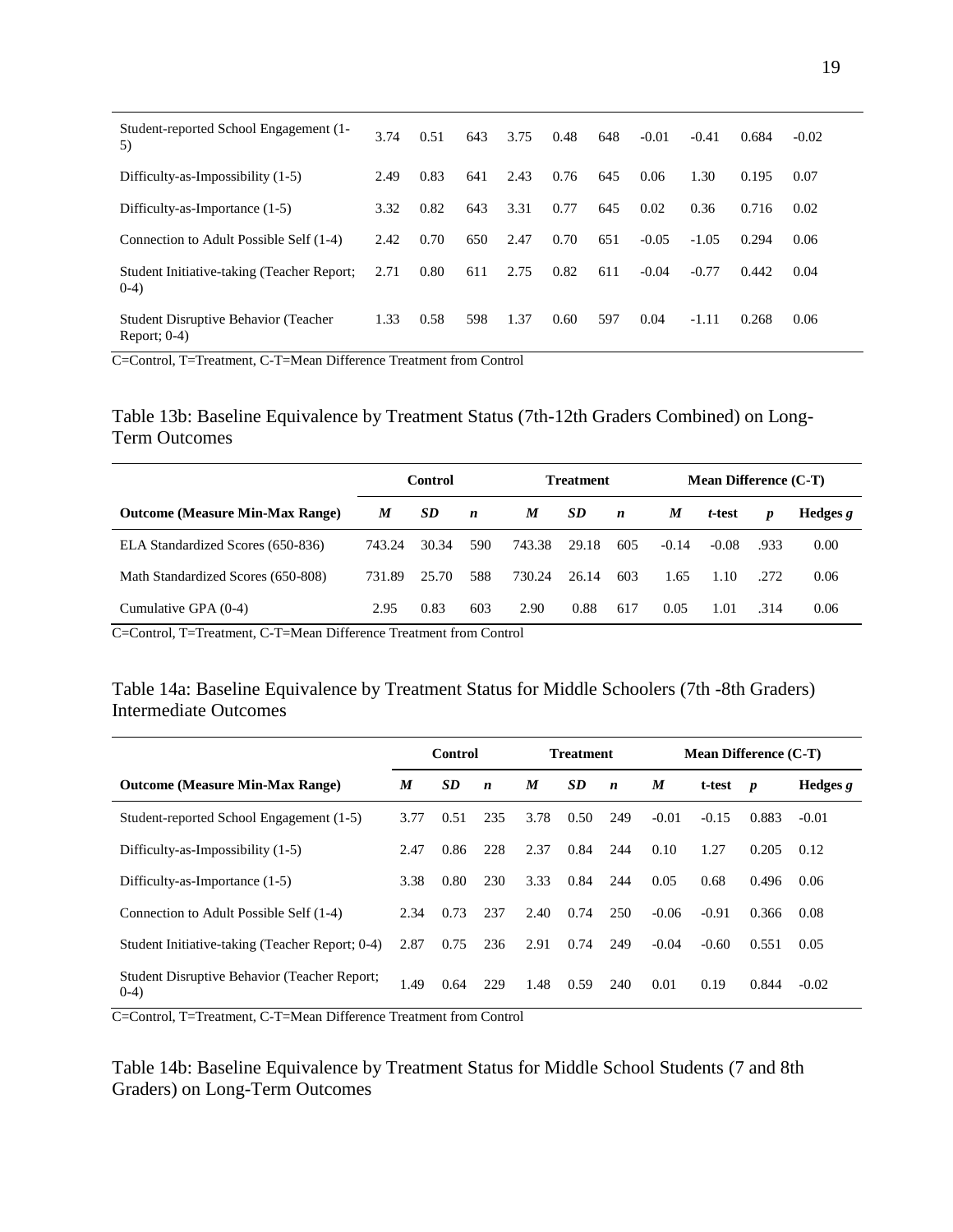|                                        |        | Control |                  |        | <b>Treatment</b> |                  | <b>Mean Difference (C-T)</b> |         |      |                    |  |
|----------------------------------------|--------|---------|------------------|--------|------------------|------------------|------------------------------|---------|------|--------------------|--|
| <b>Outcome (Measure Min-Max Range)</b> | M      | SD.     | $\boldsymbol{n}$ | M      | SD.              | $\boldsymbol{n}$ | M                            | t-test  | p    | <b>Hedges</b><br>g |  |
| ELA Standardized Scores (650-827)      | 743.92 | 29.70   | 213              | 746.36 | 28.31            | 229              | $-2.45$                      | $-0.89$ | .376 | $-0.08$            |  |
| Math Standardized Scores (650-808)     | 732.85 | 25.25   | 213              | 733.33 | 23.05            | 229              | $-0.47$                      | $-0.21$ | .838 | $-0.02$            |  |
| Cumulative GPA (1-4)                   | 3.29   | 0.63    | 171              | 3.28   | 0.65             | 184              | 0.02                         | 0.24    | .814 | 0.02               |  |

C=Control, T=Treatment, C-T=Mean Difference Treatment from Control

#### Table 15a: Baseline Equivalence by Treatment Status for High School (9th-10th Grade) Intermediate Outcomes

|                                                         | <b>Control</b> |           |                  | <b>Treatment</b> |           |                  | <b>Mean Difference (C-T)</b> |         |                  |                    |
|---------------------------------------------------------|----------------|-----------|------------------|------------------|-----------|------------------|------------------------------|---------|------------------|--------------------|
| <b>Outcome (Measure Min-Max Range)</b>                  | M              | <b>SD</b> | $\boldsymbol{n}$ | M                | <b>SD</b> | $\boldsymbol{n}$ | M                            | t-test  | $\boldsymbol{p}$ | <b>Hedges</b><br>g |
| Student-reported School Engagement (1-5)                | 3.72           | 0.50      | 408              | 3.73             | 0.47      | 399              | $-0.01$                      | $-0.36$ | 0.719            | $-0.03$            |
| Difficulty-as-Impossibility (1-5)                       | 2.50           | 0.81      | 413              | 2.47             | 0.71      | 401              | 0.03                         | 0.58    | 0.562            | 0.04               |
| Difficulty-as-Importance (1-5)                          | 3.29           | 0.83      | 413              | 3.29             | 0.73      | 401              | $-0.00$                      | $-0.04$ | 0.967            | $-0.00$            |
| Connection to Adult Possible Self (1-4)                 | 2.47           | 0.68      | 413              | 2.51             | 0.67      | 401              | $-0.04$                      | $-0.69$ | 0.488            | 0.05               |
| Student Initiative-taking (Teacher Report; 0-4)         | 2.62           | 0.81      | 375              | 2.64             | 0.86      | 362              | $-0.02$                      | $-0.37$ | 0.707            | 0.03               |
| Student Disruptive Behavior (Teacher Report;<br>$(0-4)$ | 1.23           | 0.51      | 369              | 1.29             | 0.60      | 357              | $-0.06$                      | $-1.51$ | 0.131            | 0.11               |

C=Control, T=Treatment, C-T=Mean Difference Treatment from Control

#### Table 15b: Baseline Equivalence by Treatment Status for High School Students (9th to 12th Graders) Long-Term Outcomes

|                                        |        | Control   |                  | <b>Treatment</b> |           | <b>Mean Difference (C-T)</b> |      |        |      |                    |
|----------------------------------------|--------|-----------|------------------|------------------|-----------|------------------------------|------|--------|------|--------------------|
| <b>Outcome (Measure Min-Max Range)</b> | M      | <b>SD</b> | $\boldsymbol{n}$ | M                | <b>SD</b> | $\boldsymbol{n}$             | M    | t-test | p    | <b>Hedges</b><br>g |
| ELA Standardized Scores (650-836)      | 742.85 | 30.74     | 377              | 741.56           | 29.58     | 376                          | 1.29 | 0.59   | .558 | 0.04               |
| Math Standardized Scores (650-808)     | 731.34 | 25.97     | 375              | 728.34           | 27.72     | 374                          | 3.00 | 1.53   | .127 | 0.11               |
| Cumulative GPA (0-4)                   | 2.82   | 0.87      | 432              | 2.74             | 0.92      | 433                          | 0.07 | 1.21   | .225 | 0.08               |

C=Control, T=Treatment, C-T=Mean Difference Treatment from Control